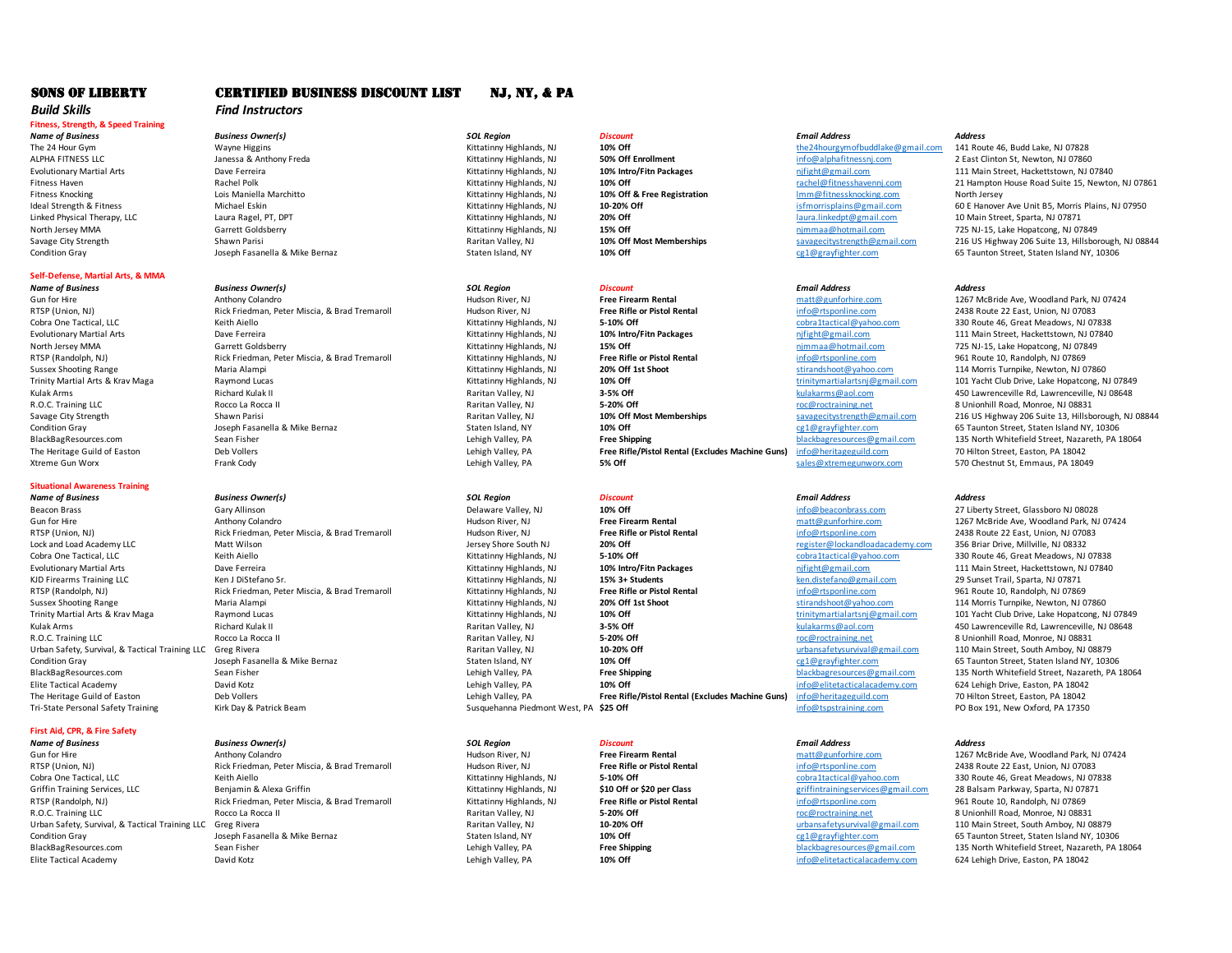# **Yoga, Meditation, & Mindfulness**

*Name of Business Business Owner(s) SOL Region Discount Email Address Address*

# **Firearm, Archery, & Axe Training**

# **Paintball & Airsoft Parks**

*Name of Business Business Owner(s) SOL Region Discount Email Address Address*

**Escape Rooms & Obstacle Courses** 

**Farming, Ranching, & Permaculture** 

# **Hunting, Trapping, & Field Dressing**

*Name of Business Business Owner(s) SOL Region Discount Email Address Address* Learn to Hunt NYC **Fisher Neal Fisher Neal Accord Property** Hudson River, NJ **20% Off 20% Off** ysdfisher@gmail.com 42 Newkirk St, Jersey City, NJ 07306

ALPHA FITNESS LLC **Subset Contains a Subset of Anti-Alphands** Kittatinny Highlands, NJ **50% Off Enrollment** info@alphafitnessni.com 2 East Clinton St, Newton, NJ 07860 ANJO Creative Craig Joseph Vaccaro & Lewis Anthony Nappi Kittatinny Highlands, NJ **25% Off** 25% Off contained and the cond of the cond of the magazing and the magazing Street, 3 Floor, Newton, NJ 07860<br>Bevond 5D and Brith Beyond 5D **Dianna Britt** Communications and the Muslim Muslim Highlands, NJ **15%-50% Off** beyond5d@yahoo.com 330 Drakestown Road, Long Valley. NJ 07853 Evolutionary Martial Arts **Dave Ferreira** Dave Perreira Music Dave and Music Martial Arts Dave Terreira Cittatinny Highlands, NJ 10% Intro/Fitn Packages music manufacture, manufacture, Hackettstown, NJ 07840<br>Primess Haven Fitness Knocking Lois Maniella Marchitto Kittatinny Highlands, NJ **10% Off & Free Registration** lmm@fitnessknocking.com North Jersey Kula Yoga & Wellness LLC **Stanhope, NJ 07874** Joe Kolaya & Linda Brukardt Martinny Highlands, NJ **\$2.00 off Drop-in Class, 10% off Class Packs** kulayogawellness@gmail.com 25 Main St Stanhope, NJ 07874

*Name of Business Business Owner(s) SOL Region Discount Email Address Address* Beacon Brass Gary Allinson Delaware Valley, NJ **10% Off and Carry Constant Delayare Valley, NJ 10% Off** info@beaconbrass.com 27 Liberty Street, Glassboro NJ 08028

- 
- 

Gun for Hire Anthony Colandro and Mudson River, NJ **Free Firearm Rental** matt@gunforhire.com and the Hudson River, NJ 1567 McBride Ave, Woodland Park, NJ 07424<br>Hudson River, NJ 07110 15% Off 1 & 2 Hour Sessions and Ensevax Jersey Axe House **David Lembo** David Lembo **David Lembo Multimedia Accord Participal Participal Participal Participal Participal Participal Participal Participal Participal Participal Participal Participal Participal Parti** Learn to Hunt NYC Fisher Neal Hudson River, NJ **20% Off** ysdfisher@gmail.com 42 Newkirk St, Jersey City, NJ 07306 Reloaderz NJ Cheryl Nylen Hudson River, NJ **Free Firearm Rental** cheryl.nylen@reloaderznj.com 1813 Route 23, Wayne, NJ 07470 RTSP (Union, NJ) Rick Friedman, Peter Miscia, & Brad Tremaroll Hudson River, NJ **Free Rifle or Pistol Rental** info@rtsponline.com 2438 Route 22 East, Union, NJ 07083 Lock and Load Academy LLC **Matt Wilson** Matt Wilson **Matt Wilson** Jersey Shore South NJ **20% Off 1988 Academy.com 356 Briar Drive, Millville, NJ 08332** Cobra One Tactical, LLC **Cobra Cobra Cobra Cobratactical**@yahoo.com 330 Route 46, Great Meadows, NJ 07838 County Line Firearms LLC **Thomas Wilson & Chris Kraynanski** Kittatinny Highlands, NJ **\$20 Gun Transfers+\$10 Off>\$100** countylinefa@gmail.com 393 Route 10 East, East Hanover, NJ 07896 Evolutionary Martial Arts **Martial Arts Dave Ferreira** 2004 2007 2009 Nittatinny Highlands, NJ 2006 Intro/Fitn Packages nd and priight@gmail.com 111 Main Street, Hackettstown, NJ 07840 Garden State Bow and Reel **Dino Kiritsis Chronic Constructs** Kittatinny Highlands, NJ **10% Off (Excluded Bows)** bowandreel@verizon.net 2760A Route 23 North, Stockholm, NJ 07460 KJD Firearms Training LLC **Ken J DiStefano Sr.** Kittatinny Highlands, NJ **15% 3+ Students** Ken.distefano@gmail.com 29 Sunset Trail, Sparta, NJ 07871 RTSP (Randolph, NJ) Rick Friedman, Peter Miscia, & Brad Tremaroll Kittatinny Highlands, NJ **Free Rifle or Pistol Rental** info@rtsponline.com 961 Route 10, Randolph, NJ 07869<br>Sussex Shooting Range 2014 Morris Turnoike. Newt Sussex Shooting Range **Maria Alampi** Maria Alampi Shoot Shoot Sussex Shoot Sussex Shoot Stirandshoot@yahoo.com and the Morris Turnpike, Newton, NJ 07860 Trinity Martial Arts & Krav Maga **Raymond Lucas** Kittating Kittatinny Highlands, NJ **10% Off** the magazing trinitymartialartsnj@gmail.com 101 Yacht Club Drive, Lake Hopatcong, NJ 07849 Kulak Arms Richard Kulak II Raritan Valley, NJ **3-5% Off** kulakarms@aol.com 450 Lawrenceville Rd, Lawrenceville, NJ 08648 The Heritage Guild of Branchburg Deb Vollers Deb Vollers Raritan Valley, NJ **10% Off Archery Accessories info@heritageguild.com** 3321 Highway 22 East, Branchburg, NJ 08876 R.O.C. Training LLC **Rocco La Rocca II** Raritan Valley, NJ **5-20% Off Raritan Valley, NJ 08831 Raritan Valley, NJ 08831 Raritan Valley, NJ 08831 5-20% Off 198831 CONFILM CONFILM ROAD RARITAN DISTUES AND ROCCO** Urban Safety, Survival, & Tactical Training LLC Greg Rivera **Naritan Valley and Safety and Amboy and Safety Amboy**<br>BlackBagResources.com 135 North Whitefield Street, Nazareth, P/ BlackBagResources.com Sean Fisher Sean Fisher Sean Fisher Lehigh Valley, PA **Free Shipping** Fifeld Duffiters@gmail.com 135 North Whitefield Street, Nazareth, PA 18064<br>The Street Street, Lehigh Valley Street Human Street Hu Fifield Outfitters, LLC Ryan Fifield Hudson Valley North, NY **10% Off** fifieldoutfitters@gmail.com 261 Smith Road, Salem, NY 12865 Condition Gray Staten Island, NY and Condition Gray Condition Gray Staten Island, NY and Staten Island, NY and David Care of the Care of the Care of the Care of the Care of the Care of the Care of the Care of the Care of t Elite Tactical Academy David Kotz **David Kotz** David Kotz and the Solution David Kota Lehigh Valley, PA Lehigh Valley, PA 10% Off and the Machine Com and the United Catalacademy.com 624 Lehigh Drive, Easton, PA 18042<br>The H The Heritage Guild of Easton Deb Vollers Lehigh Valley, PA **Free Rifle/Pistol Rental (Excludes Machine Guns)** info@heritageguild.com 70 Hilton Street, Easton, PA 18042 Xtreme Gun Worx **Frank Cody** Frank Cody **Lehigh Valley, PA** S<sup>56</sup> Off Sales Controller Stremegunworx.com 570 Chestnut St, Emmaus, PA 18049<br>Dingmans Shooting Range 2090, Dingmans Ferry, PA Shooted Procono Mts North. PA **2nd** Dingmans Shooting Range Roy Hull Pocono Mts North, PA **2nd Shooter Free (BYO Gun)** district and the ding and the ding and the ding of the ding to the ding of the ding of the ding of the ding to the ding to the ding to the Tri-State Personal Safety Training **Kirk Day & Patrick Beam** Susquehanna Piedmont West, PA **\$25 Off** info@tspstraining.com PO Box 191, New Oxford, PA 17350

*Name of Business Business Owner(s) SOL Region Discount Email Address Address*

Buck Shot Taxidermy Mark Van Leuven Mark Van Leuven **Kittatinny Highlands, NJ 5-10% Off** buckshottaxiderm@embargmail.com 215 Buckshottaxiderm@embargmail.com The Last Frontier Angler - Lazy K Ranch Christopher Kohn, Lisa Kohn, George Kuhn Kittatinny Highlands, NJ 10% Off the media and the the last frontieranglers@gmail.com PO Box 152, Hope, NJ 07844<br>Raritan Valley NJ 1976 1200 Fifield Outfitters, LLC Ryan Fifield Hudson Valley North, NY **10% Off** fifieldoutfitters@gmail.com 261 Smith Road, Salem, NY 12865

Canna Campus Scott Begraft Scott Begraft Scott Begraft Scott Begraft Scott Scott Righlands, NJ 07871 Studies and Campus Scott Campus.com 354 Lafayette Road (Route 15), Sparta, NJ 07871 Fitness Haven Rachel Polk Kittatinny Highlands, NJ **10% Off** rachel@fitnesshavennj.com 21 Hampton House Road Suite 15, Newton, NJ 07861

Cobra One Tactical, LLC **Cobra Cobra Cobra Cobra Cobratactical** Cobra Cobratactical Cobratactical, Cobra Cobratactical, Cobra Cobratactical, Cobra 2007 130 Route 46, Great Meadows, NJ 07838<br>1951 Route 10. Randolph. NJ 0786 RTSP (Randolph, NJ) Rick Friedman, Peter Miscia, & Brad Tremaroll Kittatinny Highlands, NJ **Free Rifle or Pistol Rental** info@rtsponline.com 961 Route 10, Randolph, NJ 07869 R.O.C. Training LLC **Rocco La Rocca II** Raritan Valley, NJ **5-20% Off roce** and the component and a Unionhill Road, Monroe, NJ 08831 Whitewater Rafting Adventures **100 Flyzik** Joe Flyzik Pocono Mts South, PA **10-50% Off** hilary@adventurerafting.com 101 West Adventure Trail Rd, Nesquehoning, PA 18240

BlackBagResources.com Sean Fisher Sean Fisher Sean Fisher Lehigh Valley, PA **Free Shipping Free Shipping** blackbagresources@gmail.com 135 North Whitefield Street, Nazareth, PA 18064

Barnegat Bay Fishing Charters **States Act Act 2018** Joe M Rizzo Capt. **Joe M Rizzo Capt.** Joe M Rizzo Capt. **Joe M Rizzo Capt.** 20092 American Grunt Taxidermy **American Crunt Taxidermy Mark Hennon** Mark Hennon Mark Hennon Mark Hennon Mark Hennon Mark Hennon Mark Hennon Mark Hennon Mark Hennon Mark Hennon Mark Hennon Mark Hennon Mark Hennon Mark Van Lewen Example Arms Arms Arms Arms Richard Kulak II Raritan Valley, NJ Raritan Valley, NJ Nudson Valley, NJ Nudson Valley North, NY 10% Off and the material of the material and the 450 Lawrenceville Rd, Lawrenceville, NJ 08648<br>Ar

# *Name of Business Business Owner(s) SOL Region Discount Email Address Address*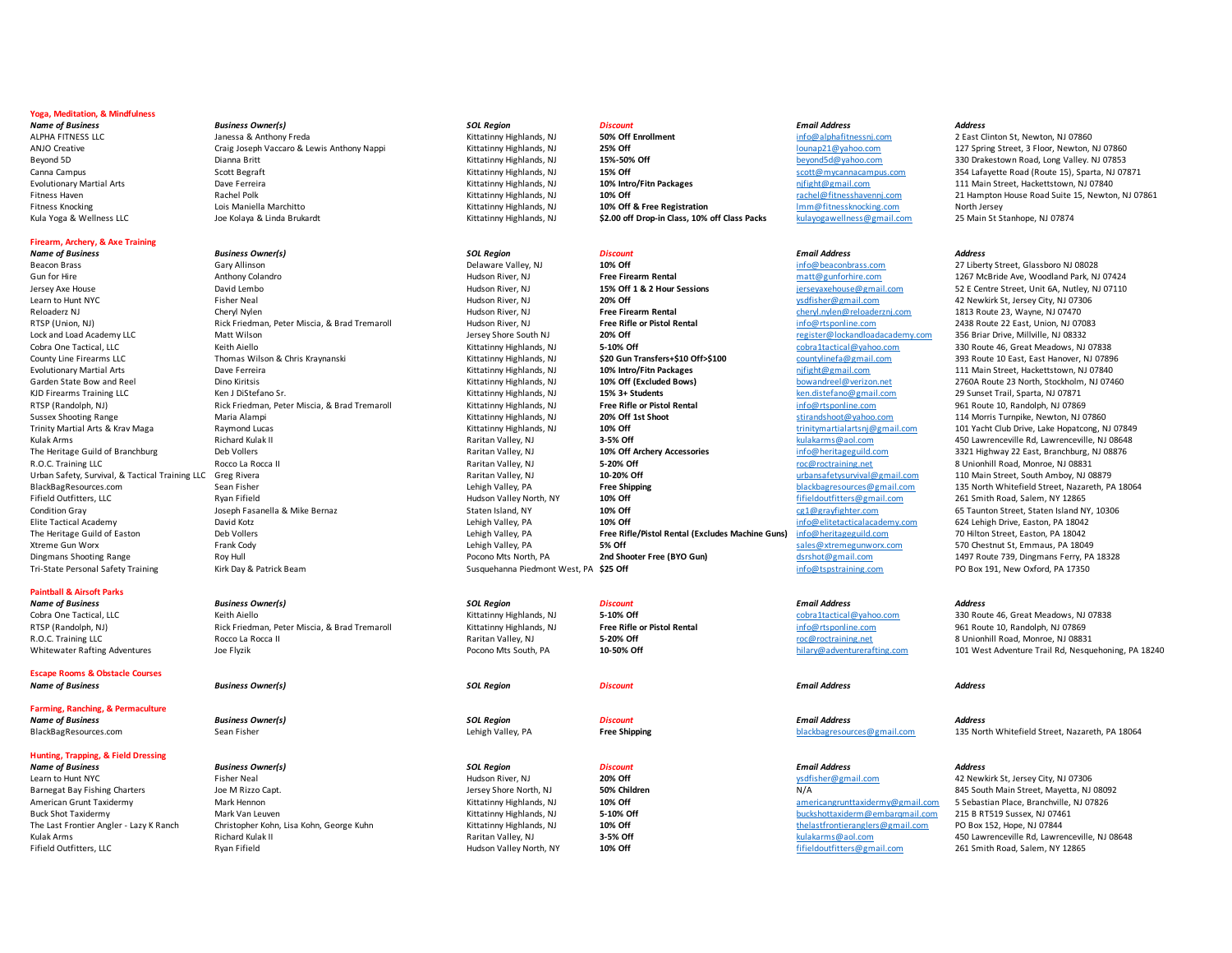# **Fishing, Angling, & Crabbing**

# **Cooking & Food Preservation**

**Brewing, Distilling, & Wine Making**  *Name of Business Business Owner(s) SOL Region Discount Email Address Address*

**Swimming, Sailing, & Rafting** 

**Foraging, Tracking, & Climbing** 

**Equestrian, Biking, & Motor Sports** 

**Dog, Horse, & Animal Training**  *Name of Business Business Owner(s) SOL Region Discount Email Address Address* Puppy-Wuppy Dog Training LLC Lori Minaroi Lori Minaroi Cori Minaroi Cori Minaroi Cori Minaroi Cori Minaroi Cori<br>10% Off Grooming Christen of Allen and Minaroi Cheryl Salemo & Marsha Polan Chan Hollow Way, Andover, NJ 07821 Snips-N-Tails Grooming & Daycare Cheryl Salerno & Marsha Polan Microoming Kittatinny Highlands, NJ 10% Off Grooming daisygirlpoodle@gmail.com 328 Route 206 North, Branchville, NJ 07826

**Woodworking, Metalworking, & Masonry** 

**Construction & Automotive** 

**Sewing & Upholstery** 

**Schooling, Tutoring, & Child Care**  *Name of Business Business Owner(s) SOL Region Discount Email Address Address*

**Music, Art, & Theatre Training** 

**Ham Radio & Off-Grid Communication** 

*Name of Business Business Owner(s) SOL Region Discount Email Address Address* Barnegat Bay Fishing Charters and Moneth, Allen Bay Fishing Charters Active Mayetta Charters and Desember 1980 Children<br>1982 Prime Time Charters Phylodia Ave. Leonardo. NJ 07737<br>Prime Time Charters and Children Capt. And N Prime Time Charters **Capt. Karl McKenna** Jersey Shore North, NJ **\$25 Off** Shore North, NJ Ave, Leonardo, NJ 07737 American Grunt Taxidermy **American Crunt Taxidermy Mark Hennon** Mark Hennon Mark Hennon Mark Hennon Mark Hennon Mark Hennon Sepasa Mark Hennon Mark Hennon Mark Hennon Mark Hennon Mark Hennon Mark Hennon Mark Hennon Kittati The Last Frontier Angler Angler - Last Frontier Angler - Last Frontierangler - Last Frontierangler - Last Frontierangler - Last Frontierangler - Last Frontierangler - Last Frontierangler - Last Frontierangler - Last Fronti

*Name of Business Business Owner(s) SOL Region Discount Email Address Address* Morning Star Farm LLC 1999 State Rte 94s, Newton, NJ 07860<br>
Morning Star Farm 1.07860<br>
Spring Valley Equestrian Center Charles McWhitter & Marie Cotton Marie Cotton Microsoft Microsoft Microsoft 20% Off Cland10@aol.com cla Spring Valley Equestrian Center Charles McWhirter & Marie Cotton Charles Cotton Kittatinny Highlands, NJ 07860 com Clland10@aol.com 56 Paulinskill Lake Rd, Newton, NJ 07860

Kulak Arms **Richard Kulak II** Raritan Valley, NJ **3-5% Off** and the substantian Valley, NJ **3-5% Off** and the substantian Valley, NJ 08648

Fifield Outfitters, LLC Ryan Fifield Hudson Valley North, NY **10% Off** fifieldoutfitters@gmail.com 261 Smith Road, Salem, NY 12865

*Name of Business Business Owner(s) SOL Region Discount Email Address Address*



*Name of Business Business Owner(s) SOL Region Discount Email Address Address*

*Name of Business Business Owner(s) SOL Region Discount Email Address Address*

*Name of Business Business Owner(s) SOL Region Discount Email Address Address*

*Name of Business Business Owner(s) SOL Region Discount Email Address Address* Barrett Forgewerks **Milliam Barrett** William Barrett Microsoft Microsoft Microsoft Microsoft Microsoft Microsoft anvilman67@yahoo.com 7 Brookwood Road, Stanhope, NJ 07874<br>North Jersey Flag Com 7 Stanhope, NJ 07874 (Kitatin North Jersey Flag Co **Andrew McCluskey Andrew McCluskey** and the Stanhope, NJ 07874 **Andrew McCluskey and Apply 2001** Steve's Jobs Steve Brummer Steve Brummer Steve Brummer Steve Brummer Stevesjobsnj@gmail.com 14 Lawrence Ave, Stanhope, NJ 07874

*Name of Business Business Owner(s) SOL Region Discount Email Address Address* Monster Coatings **Monster Coatings** Coatings Coatings (Assetted Monster Coatings Laszlo Kittatino Highlands, NJ 10% Off < \$2500 monstercoatings@gmail.com 395 President Street, Building 2, Saddle Brook, NJ 07663<br>Stree's Job Steve's Jobs Steve Brummer Steve Brummer Steve Brummer Steve Brummer Stevesjobsnj@gmail.com 14 Lawrence Ave, Stanhope, NJ 07874

Alpine Montessori (Oak Ridge, NJ) Mark Aromando and Mark Aromando and Mark Montessori (Oak Ridge, NJ 07438 Mark Aromando Kittatinny Highlands, NJ 10% Off and alpinemontessori@gmail.com 57 Main Street. Sparta. NJ 07871 Main Alpine Montessori (Sparta, NJ) Mark Aromando Mark Aromando and alpinemontessori@gmail.com 57 Main Street, Sparta, NJ 07871

Brynnie-B Inshore Fishing LLC Frank W. Breakell **Frank W. Breakell** Jersey Shore South NJ \$50 Off captfb68@gmail.com 134 School House Rd, Cape May Court House, NJ 08210 Garden State Bow and Reel **Dino Kiritsis** Dino Kiritsis Computer States (in the Mitatinny Highlands, NJ 10% Off (Excluded Bows) bowandreel@verizon.net 2760A Route 23 North, Stockholm, NJ 07460<br>The Last Frontier Angles Agen Kulak Arms Arms Arms Richard Kulak II Raritan Valley, NJ **3-5% Off** 3-5% Off and the magad of the secure and the secure and the secure and the secure and the secure and the secure and the secure and the secure Arms and the

Rosaritas Mexican Grill **1996 Meghan Fonseca-Colon** Meghan Fonseca-Colon Mexican Mexican Meghan The Meghan Fonseca-Colon Kittatinny Highlands, NJ 10% Off meghan Mexica Colon Mexicangrill.net 286 Route 206, Flanders, NJ 078 Stir and Shoot **Maria Alampi** Maria Alampi **Maria Alampi** Stirandshoot@yahoo.com 114 Morris Turnpike, Newton, NJ 07860 Kulak Arms Arms Arms Richard Kulak II Raritan Valley, NJ **3-5% Off** and the substantive Communication and the Mudson Valley November 2013 Arms Arms and the Mudson Valley November 2013 Arms Arms Arms Arms Arms Arms Arms Arm Fifield Outfitters, LLC Ryan Fifield Hudson Valley North, NY **10% Off** fifieldoutfitters@gmail.com 261 Smith Road, Salem, NY 12865

Jersey Girl Brewing Charles Aaron Charles Aaron Charles Charles And Charles Charles Charles Charles Charles Charles Charles Charles Charles Charles Charles Charles Charles Charles Charles Charles Charles Charles Charles Ch

Elite Tactical Academy David Kotz David Kotz **Lehigh Valley, PA** Lehigh Valley, PA 10% Off and the material of the material Academy.com 624 Lehigh Drive, Easton, PA 18042<br>
Pocono Mts South PA 10-50% Off 10-50% Off hilary@a Whitewater Rafting Adventures **100 Flyzik** Joe Flyzik Pocono Mts South, PA **10-50% Off** hilary@adventurerafting.com 101 West Adventure Trail Rd, Nesquehoning, PA 18240

Learn to Hunt NYC Fisher Neal Fisher Neal The Municipality of the Municipality of the Municipality of the Municipality of the Municipality of the Municipality of the Municipal Australia Provider National Control of the Mun Fifield Outfitters, LLC Ryan Fifield Hudson Valley North, NY **10% Off** fifieldoutfitters@gmail.com 261 Smith Road, Salem, NY 12865 BlackBagResources.com Sean Fisher Sean Fisher Sean Fisher Lehigh Valley, PA **Free Shipping Free Shipping** blackbagresources@gmail.com 135 North Whitefield Street, Nazareth, PA 18064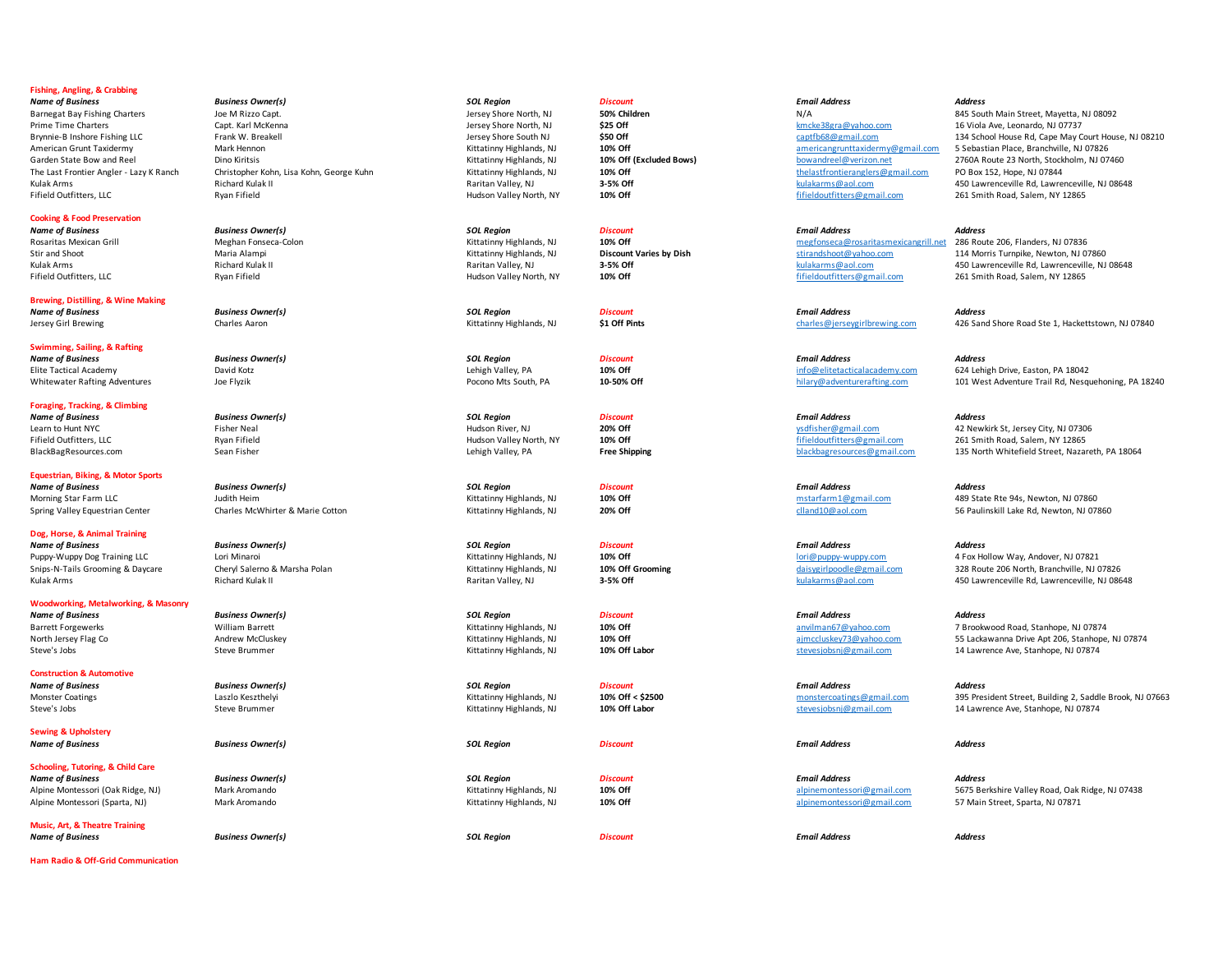| <b>Name of Business</b>                                     | <b>Business Owner(s)</b>                                  | <b>SOL Region</b>        | <b>Discount</b>                          | <b>Email Address</b>             | <b>Address</b>                                                                   |
|-------------------------------------------------------------|-----------------------------------------------------------|--------------------------|------------------------------------------|----------------------------------|----------------------------------------------------------------------------------|
| Lock and Load Academy LLC                                   | Matt Wilson                                               | Jersey Shore South NJ    | 20% Off                                  | register@lockandloadacademy.com  | 356 Briar Drive, Millville, NJ 08332                                             |
| Urban Safety, Survival, & Tactical Training LLC Greg Rivera |                                                           | Raritan Valley, NJ       | 10-20% Off                               | urbansafetysurvival@gmail.com    | 110 Main Street, South Amboy, NJ 08879                                           |
| K3FEF.com                                                   | Michael Pfaeffle                                          | Pocono Mts North, PA     | <b>FREE Lessons</b>                      | k3fef@arrl.net                   | 191 Nelson Road, Milford, PA 18337                                               |
|                                                             |                                                           |                          |                                          |                                  |                                                                                  |
| <b>Buy Local</b>                                            | <b>Find Independent Businesses</b>                        |                          |                                          |                                  |                                                                                  |
| Farms, Gardens, Orchards, & Ranches                         |                                                           |                          |                                          |                                  |                                                                                  |
| <b>Name of Business</b>                                     | <b>Business Owner(s)</b>                                  | <b>SOL Region</b>        | <b>Discount</b>                          | <b>Email Address</b>             | <b>Address</b>                                                                   |
| Churutabis Farm                                             | Hannelie Rheeder                                          | Kittatinny Highlands, NJ | <b>5% Off</b>                            | hannedie@churutabis.com          | 53 Hyatt Road, Branchville, NJ 07826                                             |
| Lees Bees NJ                                                | Tanya & Michael Cicerale                                  | Kittatinny Highlands, NJ | 20% Off                                  | leesbeesni@gmail.com             | 266 Rudetown Road, Hamburg, NJ 07419                                             |
| The Last Frontier Angler - Lazy K Ranch                     | Christopher Kohn, Lisa Kohn, George Kuhn                  | Kittatinny Highlands, NJ | 10% Off                                  | thelastfrontieranglers@gmail.com | PO Box 152, Hope, NJ 07844                                                       |
| Netcong Community Farmers Marketplace                       | Netcong Community Partnership                             | Kittatinny Highlands, NJ | 10% Off                                  | netcongmarketplace@gmail.com     | 23 Maple Ave, Netcong, NJ 07857                                                  |
|                                                             |                                                           |                          | 10% Off All Future Cannabis Dispensaries | alex@northlake.supply            |                                                                                  |
| North Lake Supply                                           | Alex Kleynshuag                                           | Kittatinny Highlands, NJ | 10% Off Vendor Booth 1st Month           | shoppesatlafayette@gmail.com     | 47 Augusta Hill Road, Augusta, NJ 07822                                          |
| Shoppes at Lafayette Farm Market<br><b>Woolly Petals</b>    | Nick Vene<br>Ed & Julie Ball                              | Kittatinny Highlands, NJ | 10% Off                                  | buddingjulie@gmail.com           | 75 State Route 15 Lafayette, NJ 07882<br>41 Main St Box 59, Blairstown, NJ 07825 |
|                                                             |                                                           | Kittatinny Highlands, NJ |                                          |                                  |                                                                                  |
| <b>Stables, Kennels, &amp; Breeders</b>                     |                                                           |                          |                                          |                                  |                                                                                  |
| <b>Name of Business</b>                                     | <b>Business Owner(s)</b>                                  | <b>SOL Region</b>        | <b>Discount</b>                          | <b>Email Address</b>             | <b>Address</b>                                                                   |
| Morning Star Farm LLC                                       | Judith Heim                                               | Kittatinny Highlands, NJ | 10% Off                                  | mstarfarm1@gmail.com             | 489 State Rte 94s, Newton, NJ 07860                                              |
| Puppy-Wuppy Dog Training LLC                                | Lori Minaroi                                              | Kittatinny Highlands, NJ | 10% Off                                  | lori@puppy-wuppy.com             | 4 Fox Hollow Way, Andover, NJ 07821                                              |
| Spring Valley Equestrian Center                             | Charles McWhirter & Marie Cotton                          | Kittatinny Highlands, NJ | 20% Off                                  | clland10@aol.com                 | 56 Paulinskill Lake Rd, Newton, NJ 07860                                         |
|                                                             |                                                           |                          |                                          |                                  |                                                                                  |
| <b>Meat Packers &amp; Butcher Shops</b>                     |                                                           |                          |                                          |                                  |                                                                                  |
| <b>Name of Business</b>                                     | <b>Business Owner(s)</b>                                  | <b>SOL Region</b>        | <b>Discount</b>                          | <b>Email Address</b>             | <b>Address</b>                                                                   |
| The Pastoral Pig                                            | Sebastien Destree                                         | Kittatinny Highlands, NJ | 10% Off                                  | sdestree@thepastoralpig.com      | 244 Route 206, Flanders, NJ 07836                                                |
| Fifield Outfitters, LLC                                     | Ryan Fifield                                              | Hudson Valley North, NY  | 10% Off                                  | fifieldoutfitters@gmail.com      | 261 Smith Road, Salem, NY 12865                                                  |
|                                                             |                                                           |                          |                                          |                                  |                                                                                  |
| <b>Bakeries &amp; Roasters</b>                              |                                                           |                          |                                          |                                  |                                                                                  |
| <b>Name of Business</b>                                     | <b>Business Owner(s)</b>                                  | <b>SOL Region</b>        | <b>Discount</b>                          | <b>Email Address</b>             | <b>Address</b>                                                                   |
| RTSP (Union, NJ)                                            | Rick Friedman, Peter Miscia, & Brad Tremaroll             | Hudson River, NJ         | <b>Free Rifle or Pistol Rental</b>       | info@rtsponline.com              | 2438 Route 22 East, Union, NJ 07083                                              |
| DareDevil Deli & Bagel                                      | Heather & Kenneth Guest, Arianna Leavitt, & Gregory Monto | Kittatinny Highlands, NJ | 10% Off Lunch Sandwich                   | thedaredevildeli@gmail.com       | 65 County Road 639, Wantage, NJ 07461                                            |
| <b>Green Remedies</b>                                       | Devin Pupo                                                | Kittatinny Highlands, NJ | 10% Off CBD + Care Program               | greenremediesni@gmail.com        | 53 Sparta Ave #6, Sparta, NJ 07871                                               |
| Old Crow's Coffeeshop                                       | Travis Vandenbergh & Griffin Brettler                     | Kittatinny Highlands, NJ | 10% Off                                  | tvan8629@gmail.com               | 5 Lenape Rd, Andover, NJ 07821                                                   |
|                                                             |                                                           |                          |                                          |                                  |                                                                                  |
| <b>Health Foods &amp; Specialty Markets</b>                 |                                                           |                          |                                          |                                  |                                                                                  |
| <b>Name of Business</b>                                     | <b>Business Owner(s)</b>                                  | <b>SOL Region</b>        | <b>Discount</b>                          | <b>Email Address</b>             | <b>Address</b>                                                                   |
| Andover and Oak, LLC                                        | Kathryn Zegarra                                           | Hudson River, NJ         | 10% Off                                  | andoverandoak@gmail.com          | Ridgewood, NJ 07450 (Online)                                                     |
| The Barnyard Food Truck                                     | Paul Fiorentino                                           | Kittatinny Highlands, NJ | 10% Off                                  | eat@thebarnyard.com              | 1 Wantage Ave, Branchville, NJ 07826                                             |
| Canna Campus                                                | Scott Begraft                                             | Kittatinny Highlands, NJ | 15% Off                                  | scott@mycannacampus.com          | 354 Lafayette Road (Route 15), Sparta, NJ 07871                                  |
| CBD of Newton                                               | Patrick & Stephanie Simpson                               | Kittatinny Highlands, NJ | 10-20% Off                               | patrickcbdays@gmail.com          | 209 Spring Street Newton, NJ 07860                                               |
| <b>Front Porch Organics</b>                                 | Joshua Flores & Mary Hyde                                 | Kittatinny Highlands, NJ | 10% Off Menu Items                       | frontporchorganics1@gmail.com    | 29 West Shore Trail, Sparta, NJ 07871                                            |
| Fusion CBD                                                  | Ed McCauley & Adam Kurtz                                  | Kittatinny Highlands, NJ | 10% Off                                  | michele@fusioncbd.com            | 75 NJ-15 Unit D5, Lafayette, NJ 07848                                            |
| <b>Green Remedies</b>                                       | Devin Pupo                                                | Kittatinny Highlands, NJ | 10% Off CBD + Care Program               | greenremediesni@gmail.com        | 53 Sparta Ave #6, Sparta, NJ 07871                                               |
| Lees Bees NJ                                                | Tanya & Michael Cicerale                                  | Kittatinny Highlands, NJ | 20% Off                                  | leesbeesni@gmail.com             | 266 Rudetown Road, Hamburg, NJ 07419                                             |
| North Lake Supply                                           | Alex Kleynshuag                                           | Kittatinny Highlands, NJ | 10% Off All Future Cannabis Dispensaries | alex@northlake.supply            | 47 Augusta Hill Road, Augusta, NJ 07822                                          |
| Shoppes at Lafayette Farm Market                            | Nick Vene                                                 | Kittatinny Highlands, NJ | 10% Off Vendor Booth 1st Month           | shoppesatlafayette@gmail.com     | 75 State Route 15 Lafayette, NJ 07882                                            |
| <b>Woolly Petals</b>                                        | Ed & Julie Ball                                           | Kittatinny Highlands, NJ | 10% Off                                  | buddingjulie@gmail.com           | 41 Main St Box 59, Blairstown, NJ 07825                                          |
| Keystone Farms Cheese                                       | Nikole Raskovic                                           | Lehigh Valley, PA        | 10% Off                                  | info@keystonefarmscheese.com     | 60 East Goepp Street, Bethlehem, PA 18018                                        |
| <b>Breweries, Wineries, &amp; Distilleries</b>              |                                                           |                          |                                          |                                  |                                                                                  |
| <b>Name of Business</b>                                     | <b>Business Owner(s)</b>                                  | <b>SOL Region</b>        | <b>Discount</b>                          | <b>Email Address</b>             | <b>Address</b>                                                                   |
| Angry Erik Brewing                                          | Heide & Erik Hassing                                      | Kittatinny Highlands, NJ | \$2 Off \$25 Gift Certificate            | info@angrverik.com               | 10 Millpond Drive Unit 8, Lafayette, NJ 07848                                    |
| Jersey Girl Brewing                                         | Charles Aaron                                             | Kittatinny Highlands, NJ | \$1 Off Pints                            | charles@jerseygirlbrewing.com    | 426 Sand Shore Road Ste 1, Hackettstown, NJ 07840                                |
| Milk Street Distillery                                      | Gordon Geerhart & Mike Geerhart                           | Kittatinny Highlands, NJ | 10% Off                                  | drunk@milkstreetdistillery.com   | 1 Milk Street Bldg 1, Branchville, NJ 07826                                      |
|                                                             |                                                           |                          |                                          |                                  |                                                                                  |
| <b>Restaurants, Diners, &amp; Delis</b>                     |                                                           |                          |                                          |                                  |                                                                                  |
| <b>Name of Business</b>                                     | <b>Business Owner(s)</b>                                  | <b>SOL Region</b>        | <b>Discount</b>                          | <b>Email Address</b>             | <b>Address</b>                                                                   |
| DeMarco's Pizzeria & Restaurant                             | Lou Muto                                                  | Hudson River, NJ         | 10% Off                                  | demarcospizza@yahoo.com          | 1926 Union Valley Road Suite G, Hewitt, NJ 07421                                 |
| Jersey Johnny's Grill                                       | Anthony DeSimone                                          | Hudson River, NJ         | 5% Off                                   | mycuz59@gmail.com                | 1750 Route 46 West, Woodland Park, NJ 07424                                      |
| Moonshine Modern Supper Club                                | Victor Delapa                                             | Hudson River, NJ         | 10% Off                                  | victor@moonshinesupperclub.com   | 55 Main Street Millburn, NJ 07041                                                |
| Village Green Restaurant                                    | Kevin Portscher                                           | Hudson River, NJ         | 10% Off                                  | info@villagegreenrestaurant.com  | 36 Prospect Street, Ridgewood, NJ 07450                                          |
| The Barnyard Food Truck                                     | Paul Fiorentino                                           | Kittatinny Highlands, NJ | 10% Off                                  | eat@thebarnyard.com              | 1 Wantage Ave, Branchville, NJ 07826                                             |
| Black Stones Bar & Grill                                    | Peter Giller                                              | Kittatinny Highlands, NJ | 10% Off                                  | pietros7737@yahoo.com            | 86 US Higway 46, West Hackettown, NJ 07840                                       |
| Casa Mia Pizza & Pastaria                                   | Mike Pugliese                                             | Kittatinny Highlands, NJ | Pizza+Sub+2LT Coke= \$20                 | mkp49@hotmail.com                | 2 White Deer Plaza, Sparta, NJ 07871                                             |
| Charley's Tavern                                            | Donna Toney                                               | Kittatinny Highlands, NJ | 10-15% Off                               | cait.rosica@gmail.com            | 57 State Route 181, Lake Hopatcong, NJ 07849                                     |
| DareDevil Deli & Bagel                                      | Heather & Kenneth Guest, Arianna Leavitt, & Gregory Monto | Kittatinny Highlands, NJ | 10% Off Lunch Sandwich                   | thedaredevildeli@gmail.com       | 65 County Road 639, Wantage, NJ 07461                                            |
|                                                             |                                                           |                          |                                          |                                  |                                                                                  |
|                                                             |                                                           |                          |                                          |                                  |                                                                                  |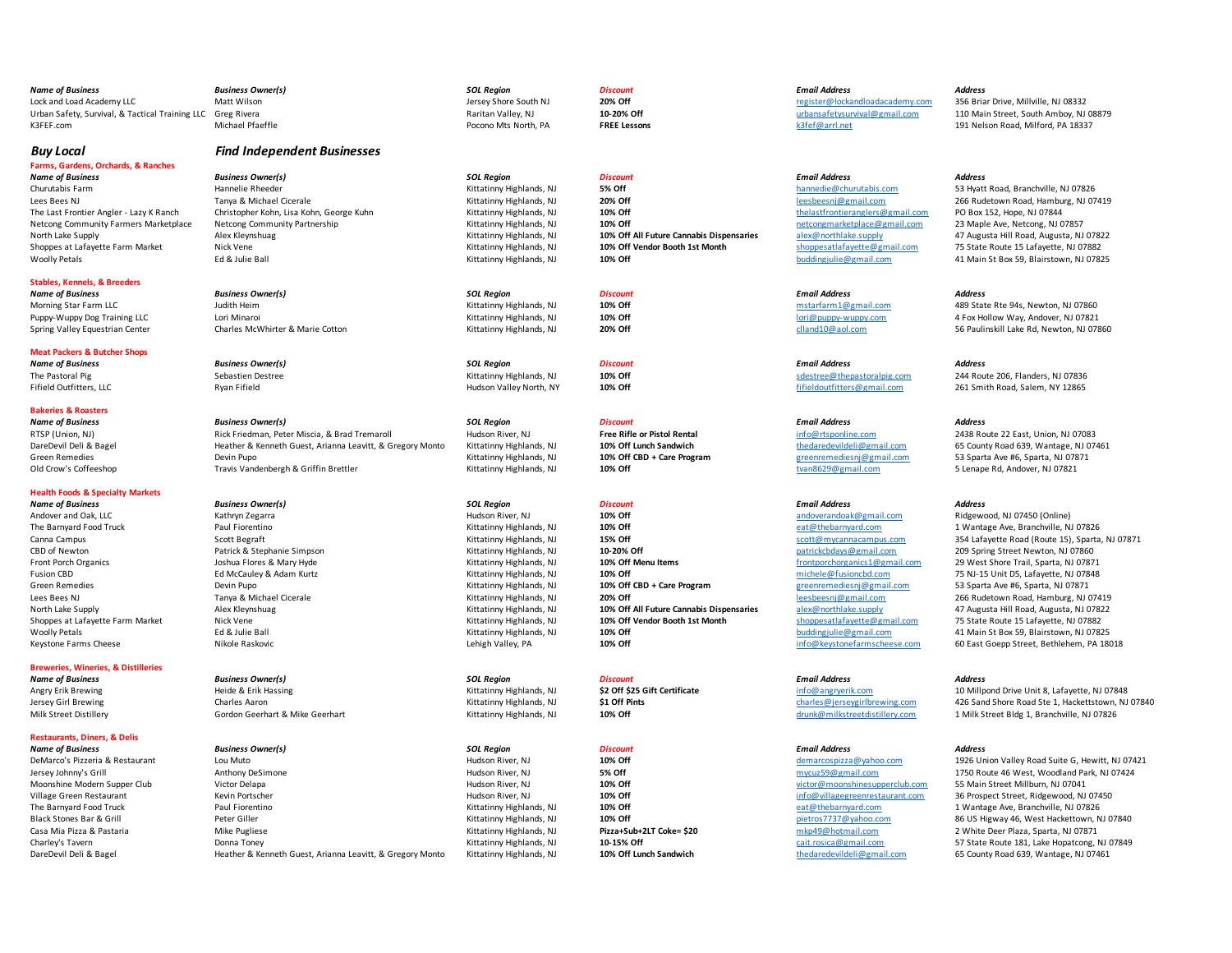# **Taverns, Pubs, & Beer Gardens**

# **Sporting Goods & Sport Complexes**

*Name of Business Business Owner(s) SOL Region Discount Email Address Address*

# **Tactical, Training, & Survival Equipment**

*Name of Business Business Owner(s) SOL Region Discount Email Address Address*

*Name of Business Business Owner(s) SOL Region Discount Email Address Address*

Reloaderz NJ Cheryl Nylen (Cheryl Nylen Pree Firearm Rental Free Firearm Rental Pree Firearm Rental cheryl.nylen@reloaderznj.com 1813 Route 23, Wayne, NJ 07470<br>RTSP (Union, NJ) Rick Friedman, Peter Miscia. & Brad Tremaroll RTSP (Union, NJ) **Right Friedman, Peter Miscia, & Brad Tremaroll Free Hudson River, NJ Free Right** Right River, NJ 0838 Route 22 East, Pistol River, NJ 07083 Route 22 East, Union, NJ 07083 Route 22 East, Union, NJ 0708 Andover Hunt and Fish Gerald & Diane Mamuric and Mamuric Kittatinny Highlands, NJ 10% Off (Excludes Firearms & Ammo) and and info@andoverhuntandfish.com 196 Main Street, Andover, NJ 07821<br>Cobra One Tactical. LLC Characters Cobra One Tactical, LLC **Cobra Cobra Cobra Cobratactical** Copractical Corrective Cobratactical, Copractical, Copractical, Copractical, Copractical, Copractical, Copractical, Copractical, Copractical, Copractical, Copractic County Line Firearms LLC **County Line County Thomas Wilson & Chris Kraynanski** Multimus and the Multimus And Multimus And Multimus And Multimus And Multimus And Multimus And Multimus And Multimus And Multimus And Multimus Garden State Bow and Reel **State Bow and Reel Dino Kiritsis** Dino Kiritsis Communication Dino Kittatinny Highlands, NJ 10% Off (Excluded Bows) bowandreel@verizon.net 23 North, Stockholm, NJ 07460<br>
Kittatinny Highlands, NJ KJD Firearms Training LLC **Ken J DiStefano Sr.** Kittatinny Highlands, NJ **15% 3+ Students** Ken.distefano@gmail.com 29 Sunset Trail, Sparta, NJ 07871 Pequest Sporting Goods Sabatino & Marisa Falgiano Marisa Falgiano Kittatinny Highlands, NJ 10% Off (Excludes Firearms & Ammo) pequest sporting goods **@hotmail.com 290 Route 46, Great Meadows**, NJ 07838<br>Ride Bike Shop 2 Len Ride Bike Shop Chris Budich & Scott Santurci Christen Christen Christene Chris Budich & Scott Santurci Chris Chris Budich & Scott Santurci Chris Chris Budich & Scott Santurci Chris Chris Chris Budich & Scott Santurci Chris Ridge Powersports **1998** Hrynio & Ryan Peterson Rivan Peterson Kittatinny Highlands, NJ **10% Off** ridge powersports and the mail.com 725 State Route 15, Lake Hopatcong, NJ 07849<br>RISP (Randoloh, NJ) Rick Friedman, Peter Mis RTSP (Randolph, NJ) Rick Friedman, Peter Miscia, & Brad Tremaroll Kittatinny Highlands, NJ **Free Rifle or Pistol Rental** info@rtsponline.com 961 Route 10, Randolph, NJ 07869 Root Runners **Matthew & Anastassia Vilardo** Matthew **Matthew & Anastassia Vilardo** Matthew **Matthew & Anastassia Vilardo** Matthew **Matthew & Anastassia Vilardo** Matthew **Matthew & Anastassia Vilardo Matthew 200 States Ave** American Brother Outdoor **American Dan Natter Matter Dan Natter Raritan Valley, NJ** 10% Off Retail Price **Dan American Disk of American Disk Conferent Conferent Conferent Conferent Conferent Conferent Matter Development OD** ODA Tactical & Apparel Kristin Buxton Raritan Valley, NJ **10% Off** odatacticalapparel@gmail.com 175 Adamic Hill Road, Milford, NJ 08848 Fifield Outfitters, LLC Ryan Fifield Hudson Valley North, NY **10% Off** fifieldoutfitters@gmail.com 261 Smith Road, Salem, NY 12865 J.T.'s Knife Shop **Shop Shop May are a Shop Joseph Tarbell** Joseph Tarbell Joseph Tarbell Joseph Tarbell Joseph Tarbell Allies Bernaz Staten Island, NY **5-10% Off** 5-10% Off and the state of the state of the state of the s Condition Gray **Staten Island, Development Area** Staten Island, NY **10% Off** cg1@grayfighter.com 65 Taunton Street, Staten Island NY, 10306 Elite Tactical Academy **David Kotz** David Kotz **Channel Community Construction David Kotz** Lehigh Valley, PA 18042 Xtreme Gun Worx **Frank Cody Lehigh Valley, PA 5% Off** 570 Chestnut St, Emmaus, PA 18049 USA Shooters Supply LLC **Susquehanna Valley, PA** Susquehanna Valley, PA \$50 Off Over \$1000 sales@usa-shooters.com 1047C South Front Street, Sunbury, PA 17801

The Heritage Guild of Rahway **Deb Vollers** Deb Vollers **Hudson River, NJ** Hudson River, NJ **10% Off Firearm Accessories** info@heritageguild.com 344 St. George Avenue, Rahway, NJ 07065 RTSP (Union, NJ) Rick Friedman, Peter Miscia, & Brad Tremaroll Hudson River, NJ **Free Rifle or Pistol Rental** info@rtsponline.com 2438 Route 22 East, Union, NJ 07083 Lock and Load Academy LLC **1986 Matt Wilson Matt Wilson Matt Wilson** Jersey Shore South NJ **20% Off** 1988 Matt Drive, Millville, NJ 08332<br>Andover Hunt and Fish Andre Andover. NJ 0782: The State of Term of Account Account A Andover Hunt and Fish Gerald & Diane Mamuric **Kittatinny Highlands, NJ 10% Off (Excludes Firearms & Ammo)** info@andoverhuntandfish.com 196 Main Street, Andover, NJ 07821 Barrett Forgewerks **William Barrett** William Barrett Music Music Music Music Kittatinny Highlands, NJ 10% Off anvilled anvilman67@yahoo.com 7 Brookwood Road, Stanhope, NJ 07874 Cobra One Tactical, LLC **Cobra Cobra Cobratactical** Cobratactical Cobratactical Cobratactical Cobrantactical Cobratactical Cobrantactical Cobrantactical Cobra Cobrantactical Cobra Cobratactical Cobrantactical Cobrantactica County Line Firearms LLC **County Line County County Thomas Wilson & Chris Kraynanski Chris Kraynanski Kittatinny Highlands, NJ <b>\$20 Gun Transfers+\$10 Off>\$100** countylinefa@gmail.com 393 Route 10 East, East Hanover, NJ 078 KJD Firearms Training LLC Ken J DiStefano Sr. Kittatinny Highlands, NJ **15% 3+ Students** ken.distefano@gmail.com 29 Sunset Trail, Sparta, NJ 07871 Pequest Sporting Goods Sabatino & Marisa Falgiano Marisa Falgiano Kittatinny Highlands, NJ 10% Off (Excludes Firearms & Ammo) pequest sporting goods mail.com 290 Route 46, Great Meadows, NJ 07838<br>Pro Tech Fire Safety PD Bo Pro Tech Fire Safety **Edward & Example School Edward & Eva Wiessmann** Wittatinny Highlands, NJ **10% Off** examples and ewa@embargmail.com PO Box 122; 3 Harrison Street, Sussex 07461 RTSP (Randolph, NJ) Rick Friedman, Peter Miscia, & Brad Tremaroll Kittatinny Highlands, NJ **Free Rifle or Pistol Rental** info@rtsponline.com 961 Route 10, Randolph, NJ 07869

Franks Pizza Flanders Simple 206, Flanders, NJ 07836 Citationy Highlands, NJ **10% Off** 2001 Com 240 Route 206, Flanders, NJ 07836 Firehouse Pizza **Griffin Brettler & Andre Kedrowistch** Kittatinny Highlands, NJ **5-10% Off** NJ 07821 N/A 152b Main Street, Andover, NJ 07821 G&S Deli Daniel Quarmont Daniel Quarmont Colo and Colo and Colo and Colo and Colo and Colo and Colo and Colo and Mittatinny Highlands, NJ **\$2 Off Any Two Pizzas (Any Size)** N/A 267 Spring Street, Newton, NJ 07860<br>
Stateboo Kasha Saheed **Kittatinny Highlands, NJ** \$2 Off **Kittatinny Highlands, NJ** \$2 Off **Kashatheman@yahoo.com** Hawk Drive, Wharton, NJ 07885 LaStrada Ristorante **19 12 105 Route 10E Randolph, Nj 07869** Mittatinny Highlands, NJ **10% Off (Excluded Saturday)** lastradarandolph@gmail.com 1105 Route 10E Randolph, Nj 07869 Market Tavern Stephen Gibbons Stephen Gibbons Stephen Gibbons Stephen Gibbons Stephen Stephen Stephen Gibbons Stephen Gibbons Stephen Democration and Market avernomented and the angle of the Control of the Market Aven Demo NJ Bar & Grill Mike Fausto Kittatinny Highlands, NJ **10% Off** mike@njbarandgrill.com 100 Randolph Ave, Mine Hill, NJ 07803 Old Crow's Coffeeshop **Travis Vandenbergh & Griffin Brettler** Kittatinny Highlands, NJ 10% Off the most of twan8629@gmail.com 5 Lenape Rd, Andover, NJ 07821<br>Pig Whistle Inn and The Molta Calle Molta Calle Newton Members, N Pizza Express of NJ Javier Morales Music Morales All Organization of the Morales Kittatinny Highlands, NJ 07857 Main Street, Netcong, NJ 07857 Main Street, Netcong, NJ 07857 Village Saloon **Barbara Toth Consumer Saloon Barbara Toth Consumer Saloon Barbara Toth Consumer States (NJ 07871** Vinny and Sons Pizza **Frank Bruzzese** Frank Bruzzese **Frank Bruzzese** Kittatinny Highlands, NJ **15% Off Frank Andover, NJ 07821 Frank Andover, NJ 07821** 

Moonshine Modern Supper Club Victor Delapa Motor Physics and Motor Publishers, NJ Hudson River, NJ 076 0ff victor Millburn, NJ 07041 LaStrada Ristorante **1105 Route 10E Randolph, Nj 07869** Mittatinny Highlands, NJ **10% Off (Excluded Saturday)** lastradarandolph@gmail.com 1105 Route 10E Randolph, Nj 07869 Market Tavern Stephen Gibbons Stephen Gibbons Stephen Gibbons Stephen Gibbons Stephen Stephen Stephen Gibbons Stephen Gibbons Stephen Democration and Market avernomented and the angle of the Control of the Market Aven Demo Village Saloon **Barbara Toth** Barbara Toth **Barbara Toth Markara And Lights** Muslem Markara Markara Markara Markara Markara Markara Markara Markara Markara Markara Markara Markara Markara Markara Markara Markara Markara Ma

# Joe & Anthony's Pizzeria **Manufation and Antonio Schiano di Colo** Colo Manufation Highlands, NJ 10% Off and the South Antonio Schiano Highlands, NJ 10% Off environment and the South, Flanders, NJ 07836<br>Kasha's German Imbis Pig Whistle Inn Moira Caine Moira Caine **Moira Caine Accord Pigmail.com** 10% Off **pigmailled and Road Accord Moira Caine** Accord Moira Caine Road, Newton, NJ 07860 Polo's Bar & Grill **Pellegrino Polo & Rose Polo-Wittig** March 2008 (State Kittatinny Highlands, NJ 2006 Off Excludes Alcohol & Catering polosbarandgrill@gmail.com 50 State Route 183, Netcong, NJ 07857 Villa Capri Newton **Mike Collins** Mike Collins and Mike Collins and Mike Collins and Mike Collins and Mike Collins and Mike Collins and Mike The Mike Collins and Mike Collins and Mike Collins and Mike Collins and Mike Coll

Black Stones Bar & Grill **Examples Access Peter Giller** Peter Giller Material Peter Stiller (Pater and the Material Peter Stiller Access Peter Stiller Access Peter Stiller and Development of the Material Peter Stiller (Pat Charley's Tavern **Extilem Charles Charles Charles Charles Connect Charles Charles Connect Charles Connect Charles Charles Cait Andrey's Tavern and Same State Route 181, Lake Hopatcong, NJ 07849<br>
LaStrada Ristorante <b>Marcha** NJ Bar & Grill **Mike Fausto** Mike Fausto and Mike The Mike The Mike The Mike And The Mike And The Mike And Mike And Mike And Mike And Mike And Mike And Mike And Mike And Mike And Mike And Mike And Mike And Mike And Mike An Pig Whistle Inn Moira Caine Moira Caine and Moira Caine and Moira Care Moira Cath Moira Caine Moira Caine and Moira Caine and Moira Caine and Moira Caine and Moira Caine and Moira Caine and Moira Caine and Moira Caine and Polo's Bar & Grill Pellegrino Polo & Rose Polo-Wittig Martia Highlands, NJ 10% Off Excludes Alcohol & Catering polosbarandgrill@gmail.com 50 State Route 183, Netcong, NJ 07857<br>All David Bar Barbara Toth Barbara Toth Barbar

Stars & Stripes Tactical **Shawn Brown** Shawn Brown Delaware Valley, PA **\$20 Gun Transfers** info@starsnstripestactical.com 1313 West Chester Pike, West Chester, PA 19382 BlackBagResources.com Sean Fisher Sean Fisher Sean Fisher Lehigh Valley, PA **Free Shipping Free Shipping** blackbagresources@gmail.com 135 North Whitefield Street, Nazareth, PA 18064

Garden State Bow and Reel Dino Kiritsis Kittatinny Highlands, NJ **10% Off (Excluded Bows)** bowandreel@verizon.net 2760A Route 23 North, Stockholm, NJ 07460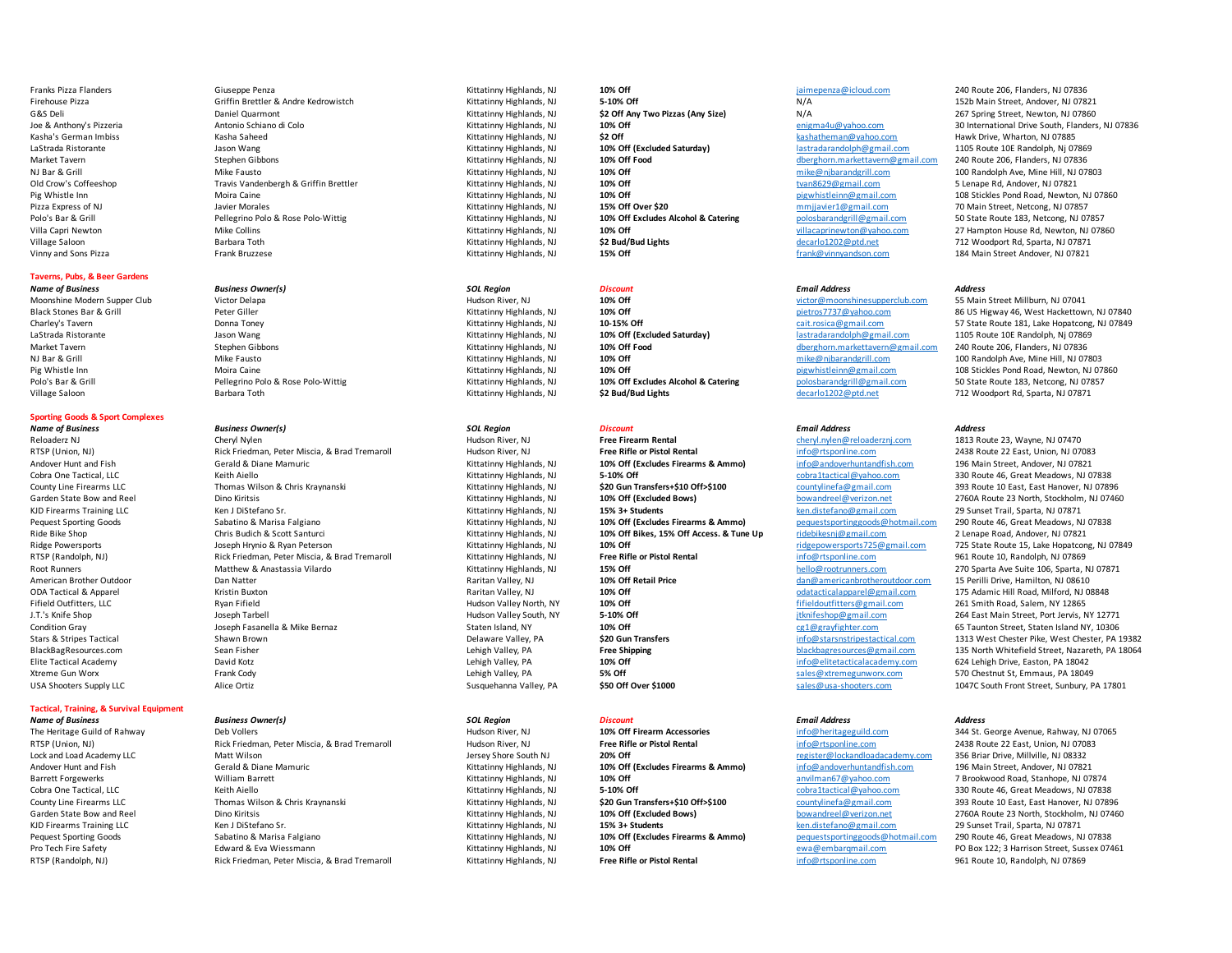# **Firearms Stores & Bait Shops**

# **Gyms, Spas, Retreats, & Wellness Resorts**

# **Barbers, Tattoos, Beauty, & Wellness**

- *Name of Business Business Owner(s) SOL Region Discount Email Address Address* The Heritage Guild of Rahway **Deb Vollers** Deb Vollers **Hudson River, NJ** Hudson River, NJ 10% Off Firearm Accessories info@heritageguild.com 344 St. George Avenue, Rahway, NJ 07065 Reloaderz NJ Cheryl Nylen Hudson River, NJ **Free Firearm Rental** cheryl.nylen@reloaderznj.com 1813 Route 23, Wayne, NJ 07470 RTSP (Union, NJ) Rick Friedman, Peter Miscia, & Brad Tremaroll Hudson River, NJ **Free Rifle or Pistol Rental** info@rtsponline.com 2438 Route 22 East, Union, NJ 07083 Lock and Load Academy LLC **Matt Wilson** Matt Wilson **Matt Wilson** Jersey Shore South NJ **20% Off register@lockandloadacademy.com** 356 Briar Drive, Millville, NJ 08332 Andover Hunt and Fish Gerald & Diane Mamuric and Mamuric Kittatinny Highlands, NJ 10% Off (Excludes Firearms & Ammo) and and info@andoverhuntandfish.com 196 Main Street, Andover, NJ 07821<br>Cobra One Tactical. LLC Characters Cobra One Tactical, LLC **Cobra Cobra Cobratactical** Cobratactical Cobratactical Cobratactical Cobrantactical Cobratactical Cobrantactical Cobrantactical Cobra Cobrantactical Cobra Cobratactical Cobrantactical Cobrantactica County Line Firearms LLC **Thomas Wilson & Chris Kraynanski** Kittatinny Highlands, NJ \$20 Gun Transfers+\$10 Off>\$100 countylinefa@gmail.com 393 Route 10 East, East Hanover, NJ 07896 Garden State Bow and Reel **Dino Kiritsis Chronic Constructs** Kittatinny Highlands, NJ **10% Off (Excluded Bows)** bowandreel@verizon.net 2760A Route 23 North, Stockholm, NJ 07460 KJD Firearms Training LLC **Ken J DiStefano Sr.** Manual Sparta, NJ Manual And Richards, NJ Manual And Richards, NJ 07871 **15% 3+ Students** ken.distefano@gmail.com 29 Sunset Trail, Sparta, NJ 07871 Pequest Sporting Goods Sabatino & Marisa Falgiano Kittatinny Highlands, NJ **10% Off (Excludes Firearms & Ammo)** pequest sporting goods and the algo Route 46, Great Meadows, NJ 07838<br>Part of Randolph, NJ 07869 Route 10, Ran RTSP (Randolph, NJ) Rick Friedman, Peter Miscia, & Brad Tremaroll Kittatinny Highlands, NJ **Free Rifle or Pistol Rental** info@rtsponline.com 961 Route 10, Randolph, NJ 07869 The Heritage Guild of Branchburg Deb Vollers Deb Vollers **Narritan Valley, NJ 10% Off Archery Accessories info@heritageguild.com** 3321 Highway 22 East, Branchburg, NJ 08876 Example Arms Arms Arms Arms Richard Kulak II Raritan Valley, NJ Raritan Valley, NJ Nulakarms and the Municipal Com and the Municipal Arms and the Municipal Arms and the Municipal Arms and the Arms and the Arms and the Arms Fifield Outfitters, LLC **Fifther Counting the Counting Counting Properties** Hudson Valley North, NY 10% Off and the mail outfitters@gmail.com 261 Smith Road, Salem, NY 12865<br>19% On Discussion Counting the Salem, NY 10% Off Condition Gray Toseph Fasanella & Mike Bernaz Staten Island, NY **10% Off** candition Condition Gray of the Staten Island NY, 10306<br>State Staten Island, NY Character and Condition Condition Condition Condition States of the Stars & Stripes Tactical Shawn Brown Shawn Brown Delaware Valley, PA Samura Chester, PA Stars Stars and Stars and Delaware Valley, PA Selection of the Starshipestactical.com 1313 West Chester Pike, West Chester, PA 19382<br> Elite Tactical Academy David Kotz **David Kotz** David Kotz **Lehigh Valley, Pa** Lehigh Valley, PA 18042<br>The Heritage Guild of Easton Machine Deb Vollers Deb Vollers and Deb Vollers and the Suite Machine (Pistol Renta<br>Lehigh The Heritage Guild of Easton Deb Vollers Deb Vollers 2004 2014 of the Heritage Child of Easton Deb Vollers 2014<br>2014 1914 1914 1915 10: East of the Machine Street, East of the Street, East of the Street, Easton, PA 18042<br>2 Xtreme Gun Worx **Frank Cody** Frank Cody **State State of the State of State Code Converted Automobiley, PA 18049** Dingmans Shooting Range **Roy Hull Community Community Community** Pocono Mts North, PA **2nd Shooter Free (BYO Gun)** dischot@gmail.com 1497 Route 739, Dingmans Ferry, PA 18328<br>The Loose Cannon Gun Shoot L. Curran L. Curran L The Loose Cannon Gun Shop L. Curran Curran L. Curran Curran Curran Curran Curran Pocono Mts North, PA 5-10% Off **olds Act of the Constantine Curran Pocono Mts North, PA** 5% Off or the communical Curran of the 1184 Bush Rd. Gallagher Guns LLC **Example Brian Gallagher** Pocono Mts South, PA **5% Off** 576 **CHO** and allagherguns@gmail.com 1184 Bush Rd, Cresco, PA 18326
- *Name of Business Business Owner(s) SOL Region Discount Email Address Address*
- *Name of Business Business Owner(s) SOL Region Discount Email Address Address*
	-

American Brother Outdoor **Carry Constant Constant Dan Natter Dan Outdoor** Dan Natter Raritan Valley, NJ Dan Natter Raritan Valley, NJ Natter **10% Off Retail Price** dan Manuformericanbrotheroutdoor.com 15 Perilli Drive, Ham First Due Fabrication 226 Main Street, Lebanon, NJ 08833<br>The Heritage Guild of Branchburg 22 East, Branchburg, 10% Deb Vollers Deb Vollers Deb Vollers and the Maritan Valley, NJ 10% Off Archery Accessories and the method o The Heritage Guild of Branchburg Deb Vollers Deb Vollers Deb Vollers Music Deb Vollers Deb Vollers Deb Vollers Prompters Raritan Valley, NJ 10% Off Archery Accessories and the info@heritageguild.com 3321 Highway 22 East, B Kulak Arms **Richard Kulak II Raritan Valley, NJ 3-5% Off** and the state of the state of the state of the state of the state of the state of the state of the state of the state of the state of the state of the state of th Modern Materiel **1986 Modern Materiel Community Constant Peter Alesso** Peter Alesso Peter Alesso Peter Alesso Peter Alesso Raritan Valley, NJ 10% Off Accessories w/Rifle Purchase pete@modernmateriel.com 2 Industrial Drive, ODA Tactical & Apparel Kristin Buxton Raritan Valley, NJ **10% Off** odatacticalapparel@gmail.com 175 Adamic Hill Road, Milford, NJ 08848 J.T.'s Knife Shop Joseph Tarbell Hudson Valley South, NY **5-10% Off** jtknifeshop@gmail.com 264 East Main Street, Port Jervis, NY 12771 Condition Gray Toseph Fasanella & Mike Bernaz Staten Island, NY and Manuscoph Condition Gray Condition Gray Staten Island, NY and Staten Island, NY and Delaware Valley. PA states are senting the only and States of the Stat Stars & Stripes Tactical **Shawn Brown** Shawn Brown Delaware Valley, PA **\$20 Gun Transfers** info@starsnstripestactical.com 1313 West Chester Pike, West Chester, PA 19382 BlackBagResources.com Sean Fisher Sean Fisher Sean Fisher Lehigh Valley, PA **Free Shipping Free Shipping and Sean Fisher Sean Fisher** Sean Party of the Unit National Communication of the Unit National Communication of the Elite Tactical Academy **David Kotz** David Kotz **Channel Community Constant David Kotz** Lehigh Valley, PA 18042 Lehigh Valley, PA 18042 Lehigh Drive, Easton, PA 18042 The Heritage Guild of Easton **Deb Vollers** Deb Vollers **Lehigh Valley, PA** Lehigh Valley, PA **Free Rifle/Pistol Rental (Excludes Machine Guns)** info@heritageguild.com 70 Hilton Street, Easton, PA 18042 Xtreme Gun Worx **Frank Cody** Frank Cody **Company of Consumer Consumer System** Street Consumer Street Sun Lehigh Valley, PA Sun Savane Street Sun Street Sun Sales@usa-shooters.com 570 Chestnut St, Emmaus, PA 18049<br>Many Sun USA Shooters Supply LLC **Susquehanna Valley, PA** Susquehanna Valley, PA \$50 Off Over \$1000 sales@usa-shooters.com 1047C South Front Street, Sunbury, PA 17801

The 24 Hour Gym Mayne Higgins Wayne Higgins and the 24 hourse and the 24 hourse the 24 hourse of the24hourgymofbuddlake@gmail.com 141 Route 46, Budd Lake, NJ 07828<br>The 24 Hour Gym and the 24 hourse and the 24 hourse and th ALPHA FITNESS LLC **Subset Contrary Consumer States Anthony Freda** Microsoft Consumer Anti-Magnetic Microsoft Enrollment and The Consumer info@alphafitnessni.com 2 East Clinton St, Newton, NJ 07860 Kula Yoga & Wellness LLC **Stanhope, NJ 07874** Joe Kolaya & Linda Brukardt Martinny Highlands, NJ **\$2.00 off Drop-in Class, 10% off Class Packs** kulayogawellness@gmail.com 25 Main St Stanhope, NJ 07874

Andover and Oak, LLC **Cathryn Zegarra** Music Computer, NJ Hudson River, NJ **10% Off** and Development andoverandoak@gmail.com Ridgewood, NJ 07450 (Online) CBD of Newton **Patrick & Stephanie Simpson** Patrick & Stephanie Simpson **CBD CHITATION CONS CONS 10-20% Off Patrick Constant Patrick Constant Patrick & Stephanie Simpson <b>CBB CHITATION CDU** CJ's Barbershop Marisa Rowe Marisa Rowe Marisa Rowe Marisa Rowe Marisa Rowe Marisa Rowe Marisa Rowe Marisa Rowe<br>
Marisa Rowe Marisa Rowe Marisa Ray Marisa Rowe Marisa Rowe Marisa Rowe Marisa Rowe (1999) (1999) Ever Skincar Ever Skincare **Tima Rosenkrans Taylor** Microsection and the Stittatinny Highlands, NJ **10% Off** the time of the manufactures.com 182 Willows Road, Newton, Nj 07860 Green Remedies **Material Screen Remedies Care Program** S3 Sparta Ave #6, Sparta, NJ 07871 Care Program (Green Program S3 Sparta Ave #6, Sparta, NJ 07871 Kula Yoga & Wellness LLC **Stanhope, NJ 07874** Joe Kolaya & Linda Brukardt Martinny Highlands, NJ **\$2.00 off Drop-in Class, 10% off Class Packs** kulayogawellness@gmail.com 25 Main St Stanhope, NJ 07874 Lees Bees NJ 2066 Rudetown Road, Hamburg, NJ Tanya & Michael Cicerale Manuscrale Manuscrate Kittatinny Highlands, NJ 20% Off Cut & Color Only **1998 Color Contract Constanting Constanting Highlands** Research 20% Off Cut & C Quantum Wellness **The School Times Constant Constant Constant Constant Constant Constant Constant Temperatum Me<br>
Sam Rose Salon Sam Samantha Jones Samantha Jones Samantha Jones School of School (Hitlerin Highlands, NJ 10%** Sam Rose Salon Samantha Jones Samantha Jones Samantha Jones Samantha Jones Samantha Jones Samantha Jones Samantha Jones Samantha Jones Samantha Jones Samantha Jones Samantha Jones Samantha Jones Samantha Jones Samantha Jon

# Root Runners Communication Matthew & Anastassia Vilardo Matthew Matthew Matthew Matthew Matthew Matthew Matthew Matthew Matthew Matthew Matthew Matthew Matthew Matthew Matthew Matthew Matthew Matthew Matthew Matthew Rarita

2 Industrial Drive, G, Keyport, NJ 07735

Canna Campus Scott Begraft Scott Begraft Scott Begraft Scott Begraft Scott Begraft Scott Begraft Scott Begraft Scott Begraft Scott Begraft Scott Begraft Scott Begraft Scott Begraft Scott Begraft Scott Begraft Scott Begraft Fitness Haven **Rachel Polk** Rachel Polk **Rachel Polk Record Rachel Polysius** Communication And The Communication Rachel Polysius Rachel Polysius Rachel Polysius Rachel Polysius Rachel Polysius Rachel Polysius Rachel Polysi Savage City Strength Shawn Parisi Shawn Parisi Shawn Parisi Savage and Savage of Most Memberships savagecitystrength@gmail.com 216 US Highway 206 Suite 13, Hillsborough, NJ 08844

Bonnies Healing Hands **Bonnie Gessling Material Conney Conney Conney (Conney Act and Conney Act and Conney Act and Conney Act and Conney and Conney and Conney and Conney and Conney Street Suite 304, Sparta, NJ 07871 Kitati** Canna Campus Scott Begraft Scott Begraft Scott Begraft Scott Begraft Scott Begraft Scott Begraft Scott Begraft Scott Begraft Scott Begraft Scott Begraft Scott Begraft Scott Begraft Scott Begraft Scott Begraft Scott Begraft Kittatinny Highlands, NJ **20% Off Cut & Color Only rozsacsippan**@gmail.com 168 State Route 15 Ste A, Lafayette, New Jersey 07848 Vintage Tattoo **Frank Mazzara** Frank Mazzara **Kittatinny Highlands, NJ 20% Off > \$250** frank@vintagetattoonj.com 131 Newark Pompton Turnpike, Pequannock, NJ 07440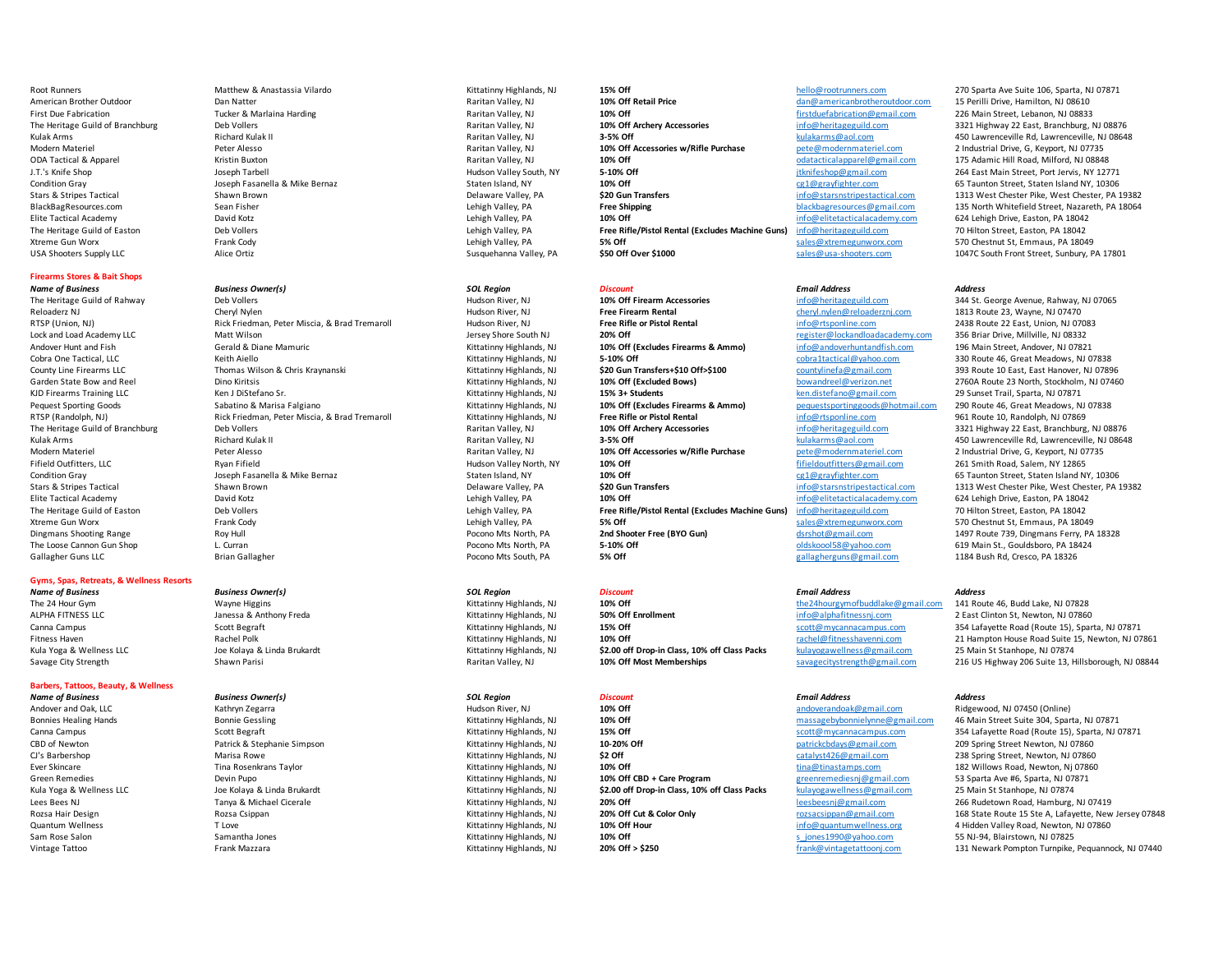# **Massage, Acupuncture, & Chiropractic**

# **Holistic Health & Physical Therapy**

**Doctors, Dentists, & Midwives** 

# **Pet Stores, Groomers, & Vets**

*Name of Business Business Owner(s) SOL Region Discount Email Address Address* Green Remedies **1.1 10% Off CBD + Care Program** Bevin Pupo Devin Pupo Devin Pupo Devin Pupo 10% Off CBD + Care Program 10% Off CBD + Care Program 20% Off CBD + Care Program 20% Off CBD + Care Program 20% Off CBD + Care Pro

## **Home Improvement & Fortification**

*Name of Business Business Owner(s) SOL Region Discount Email Address Address*

# **Cyber Security & Encryption**

# **Renewable Energy & Resource Prod**

## **Snow, Tree, Pest, & Other Removal**

**Lumber Mills & Hardware Stores** 

**Machine Shops & 3D Printing** 

*Name of Business Business Owner(s) SOL Region Discount Email Address Address*

*Name of Business Business Owner(s) SOL Region Discount Email Address Address* Condition Gray **Staten Island, NY** Staten Island, NY **10% Off** cg1@grayfighter.com 65 Taunton Street, Staten Island NY, 10306

# *Name of Business Business Owner(s) SOL Region Discount Email Address Address*

# *Name of Business Business Owner(s) SOL Region Discount Email Address Address*

*Name of Business Business Owner(s) SOL Region Discount Email Address Address*

CBD of Newton Patrick & Stephanie Simpson CBB CHITATING Highlands, NJ **10-20% Off** patrickcbdays@gmail.com 209 Spring Street Newton, NJ 07860<br>
Reversion Patrick Aircraft Patrick Aircraft Patrick Aircraft Patrick Aircraft P Linked Physical Therapy, LLC Laura Ragel, PT, DPT Kittatinny Highlands, NJ **20% Off** laura.linkedpt@gmail.com 10 Main Street, Sparta, NJ 07871 Green Remedies **Care Program Constant Constant Devin Pupo** Devin Pupo Devin Pupo Devin Pupo Devin Pupo Barta, NJ 07871<br>Kittatinny Highlands, NJ **10% Off Chapta Care Program** greenremediesni@gmail.com 25 Main St Stanhope. N Kula Yoga & Wellness LLC **Stanhope, NJ 07874** Joe Kolaya & Linda Brukardt Martinny Highlands, NJ **\$2.00 off Drop-in Class, 10% off Class Packs** kulayogawellness@gmail.com 25 Main St Stanhope, NJ 07874 North Lake Supply **Alex Kleynshuag Marking Kittatinny Highlands, NJ** 10% Off All Future Cannabis Dispensaries alex@northlake.supply 47 Augusta Hill Road, Augusta, NJ 07822 Quantum Wellness **The Cove Cover Cover 10% Cover 10% Off Hour** 10% Off Hour **Cover 10% Off Hour** info@quantumwellness.org 4 Hidden Valley Road, Newton, NJ 07860

Monster Coatings **Monster Coatings Coatings Coatings Coatings** (All and the Street, Building 2, Saddle Brook, NJ 07663 Velting Overhead Door **Doug Velting Community Community Community** Jersey Shore North, NJ 15% Off and the street of doug@veltingdoors.com 36 Bell St, Bayville, NJ 08721 Bruner Heating Chris Bruner Chris Bruner Chris Bruner Chris Bruner Chris Brunerheating Chris Hopatcong County Chris Bruner Mustafinny Highlands, NJ 10% Off<br>County Line Firearms LLC Clear, East Hanover, NJ 07843<br>County Line County Line Firearms LLC **County County Thomas Wilson & Chris Kraynanski** Kittatinny Highlands, NJ **\$20 Gun Transfers+\$10 Off>\$100** countylinefa@gmail.com 393 Route 10 East, East Hanover, NJ 07896<br>C.E.M. Asbtracting **G.E.M** Joseph Iadanza **Markia American Cittating Accord Markian** Kittatinny Highlands, NJ **10% Off** and the second of gemabstracting @gmail.com 4 Firetower Road, Budd Lake, NJ 07828 JET Home Cleaning **State Act and The Cleaning Constructs** (School, NJ 15% Off and the United States of the Unit<br>In the Magnetic Act of the Magnetic Constructs, NJ 15% Off Cleaning Highlands, NJ 15% Off Under \$500 The Super JET Home Repair LLC 15 Morgan Kenneth Morgan Kenneth Morgan States (Kittatinny Highlands, NJ 15% Off Under \$500<br>19% Under States and Service 1999 of Highlands, All 19% Off Labor + Remax Equip 10% Off Labor + Remax Equip 10 Mike's Lawn Care & Home Improvements Michael McCollum **Kittatinny Highlands, NJ Servicemen 25% Off Labor or 10% Off w/Referral** mikepa18042@gmail.com 841 South Blvd Phillipsburg, NJ 08865<br>Pro Tech Fire Safety PO Box 122: 3 Pro Tech Fire Safety **Pro Tech Fire Safety** Pro Box 122; 3 Harrison Street, Sussex 07461<br>
Po Tech Fire Safety School and Ave. Newton, NJ O7860<br>
Kittatinny Highlands, NJ 2020% Off **10-20% Off** Street, Sussex 07461 and Ave. Schouppe Electrical Services **Keith Schoppe Kittatinny Highlands**, NJ **10-20% Off** kncc@embarqmail.com 21 Grand Ave, Newton, NJ 07860 Steve's Jobs Steve Brummer Steve Brummer Steve Brummer Steve Brummer Steve Brummer Steve Brummer Steve Brummer Steve Brummer Steve Brummer Steve Ave, Stanhope, NJ 07874<br>Stand Hand Hand Man and The Steve Ave Lawrence Ave La Happy Husband Handyman Services Kyle Layton Kyle Layton Museum Museum Maritan Valley, NJ 108044<br>NJ Concealment Furniture LLC **Dan Ingram & Kelly Ingram** Selly Ingram Raritan Valley, NJ 1080 1080 1080 1080 1080 1080 1080 10 NJ Concealment Furniture LLC **Same Conceal Concerned Conceal Conceal Conceal Conceal Conceal Conceal Conceal Conce<br>
Raritan Valley South NY 108600 12 10% Off sales and sales@njconceal.co 17 Beverly Road, Carmel, NY 10512<br>** Eclipse Window Film, LLC **South, Accord Mosel Mosel Contained Accord Hudson Valley South, NY** 10% Off and the south of the south of the south of the south of the south of the south of the south and the south Accord Mosel B

# *Name of Business Business Owner(s) SOL Region Discount Email Address Address* Mike's Lawn Care & Home Improvements Michael McCollum **Kittatinny Highlands, NJ Servicemen 25% Off Labor or 10% Off w/Referral** mikepa18042@gmail.com 841 South Blvd Alpha, NJ 08865

Kula Yoga & Wellness LLC **Stanhope, NJ 07874** Joe Kolaya & Linda Brukardt Martinny Highlands, NJ **\$2.00 off Drop-in Class, 10% off Class Packs** kulayogawellness@gmail.com 25 Main St Stanhope, NJ 07874

# *Name of Business Business Owner(s) SOL Region Discount Email Address Address*

*Name of Business Business Owner(s) SOL Region Discount Email Address Address*

Solar Veterans of America **Married Married America** James Aita & Richard Allen Pine Barrens, NJ Pine Barrens, NJ 08037 Pine Barrens, NJ 10% Off **10% Off** in the same of a married and the same of a married of the same of th

# Monster Coatings **Monster Coatings Coatings Coatings** (Laszlo Keszthelyi Laszlo Keszthelyi Monstercoating Street, Building 2, Saddle Brook, NJ 07663

Happy Husband Handyman Services Kyle Layton **Music Raritan Valley, NJ Music And And Happy**husbandhs and Happyhusbandhs@gmail.com 653 Montgomery Rd, Hillsborough, NJ 08844

Beyond 5D Dianna Britt Channa Britt Channa Britt Channa Britt School of Music Music Music Music Music Music Music Music Music Music Music Music Music Music Music Music Music Music Music Music Music Music Music Music Music Bonnie Gessling massagebybonnielynne@gmail.com 46 Main Street Suite 304, Sparta, NJ 07871<br>15% Off Scott Begraft 15% Off Scott@mycannacampus.com 354 Lafayette Road (Route 15), Sparta, NJ 07871<br>15% Off Street Bonnie Scott@my Canna Campus Cannel Campus Cannel Cannel Cannel Campus Scott Begraft Scott Begraft Scott Begraft Scott Begraft Scott Begraft Scott Begraft Scott Begraft Scott Begraft Scott And De Kittatinny Highlands, NJ 15% Off Drop-in C

Beyond 5D **Dianna Britt** Dianna Britt Communication and the Museum States of the States of the States of the States of the beyond5d@yahoo.com 330 Drakestown Road, Long Valley. NJ 07853 Canna Campus Scott Begraft Scott Begraft Scott Begraft Scott Begraft Scott Begraft Scott Campus Scott Begraft Scott Begraft Scott Ally 2007 and the USL Sparta, NJ 07871 Scott Begraft Scott Begraft Scott Begraft Scott Disco

Alpha & Omega Counseling Center Stephen & Terry Shafer examples are a process Pocono Mts North, PA 25% Off and the stephenshaf02@gmail.com 612 Hamlin Highway Suite C, Lake Ariel, PA 18436

Living Pawsitively Jan A. Hopper Sand Allen And Developer and the Museum And Allen And Allen And Allen And Allen A Puppy-Wuppy Dog Training LLC Lori Minaroi Lori Minaroi Cori Minaroi Marsha Dola Minaroi Minaroi Marsha Dola Minaroi Kittatinny Highlands, NJ 10% Off Crooming and the marsha puppy-wuppy.com 4 Fox Hollow Way, Andover, NJ 078 Snips-N-Tails Grooming & Daycare Cheryl Salerno & Marsha Polan Mittatinny Highlands, NJ 10% Off Grooming daisygirlpoodle@gmail.com 328 Route 206 North, Branchville, NJ 07826

L&H Sales and Service **Henry Sardinatti & Larry Dickson** Manual Manual Manual Kittatinny Highlands, NJ 10% Off Labor + Remax Equip and hadhsales@hotmail.com 430 US Highway 46, Great Meadows, NJ 07838 BlackBagResources.com Sean Fisher Sean Fisher Sean Fisher Lehigh Valley, PA **Free Shipping Free Shipping** blackbagresources@gmail.com 135 North Whitefield Street, Nazareth, PA 18064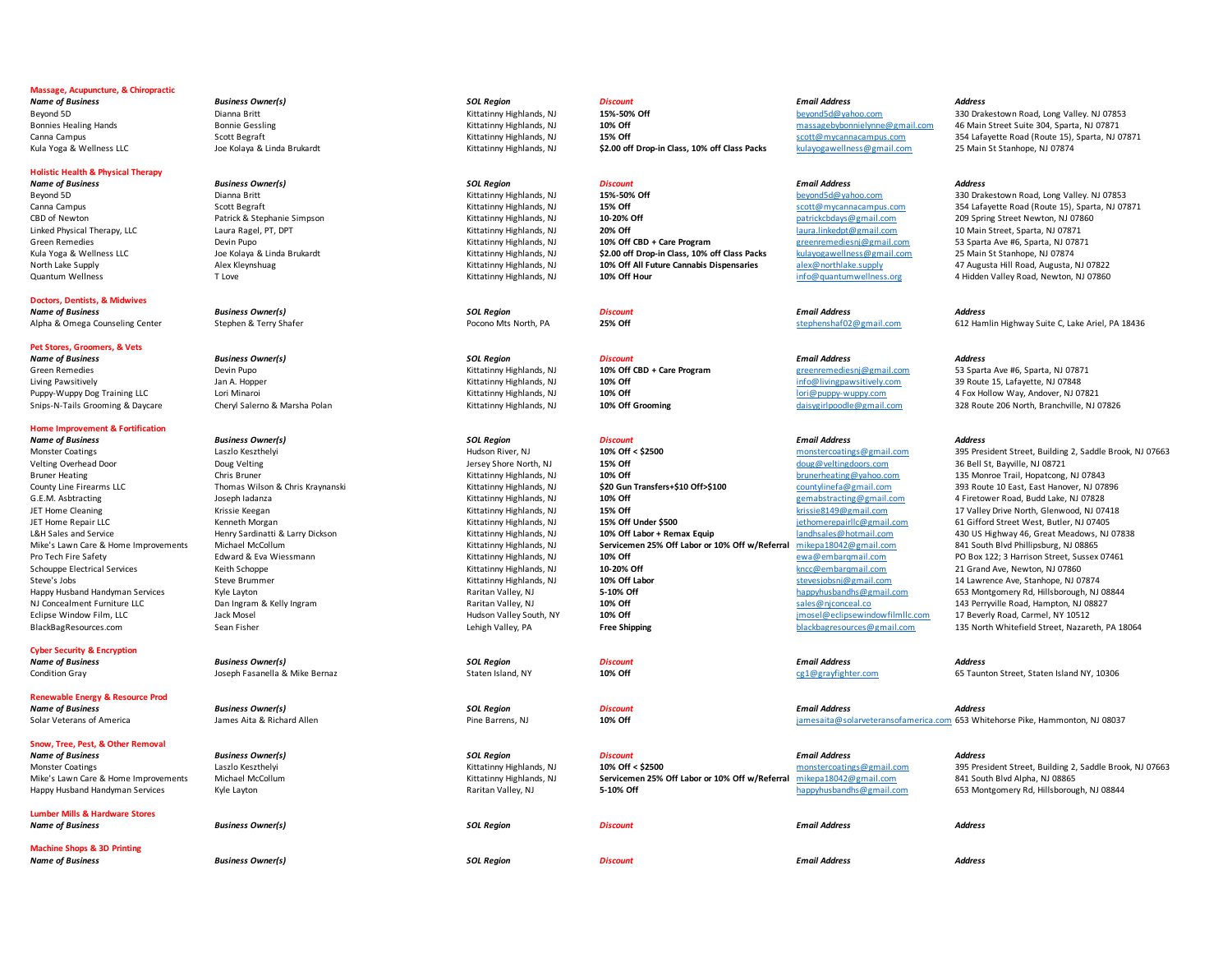Modern Materiel **1986 Materiel Peter Alesso** Peter Alesso and the Section Peter Alesso Raritan Valley, NJ **10% Off Accessories w/Rifle Purchase** pete@modernmateriel.com 2 Industrial Drive, G, Keyport, NJ 07735 Urban Safety, Survival, & Tactical Training LLC Greg Rivera Raritan Valley, NJ **10-20% Off** urbansafetysurvival@gmail.com 110 Main Street, South Amboy, NJ 08879 Darby Metal Products Mark Hoffken Mark Hoffken **Delaware Valley, PA 10%-15% Off** Newtown Square, PA 19073 Channel Delaware Valley, PA 163 E Kenilworth, Newtown Square, PA 19073

# **Cleaners & Eco-Friendly Supplies**

# **Auto/Engine Sales, Parts, & Repair**

Denville Automotive **Mank Jones Hank Jones Mank Jones Concerned Automotive** Automotive Automotive Automotive Automotive@gmail.com 107 Route 46, Denville, NJ 07834 Eclipse Window Film, LLC **South, Accord Mosel Mosel Carmel, NY 10% Off** 10% Off and the composition of the composition of the composition of the composition of the composition of the composition of the composition of the c

# **Storage, Shipping, & Transportation**

# **Clothing, Furniture, & Book Stores**

*Name of Business Business Owner(s) SOL Region Discount Email Address Address*

# **Art, Novelty Gifts, & Décor**

# **Independent Media**

# **Musicians, Artists, & Bands**

Riddlesbrood Touring Theatre Company Ryan Long **Delay 2008** 2012 2013 2014 2014 2014 2014 2014 2014 2014 2015 2016 2017 2017 2018 2017 2018 2017 2018 2017 2018 2017 2018 2017 2018 2017 2018 2017 2018 2017 2018 2017 2017 20

Air Land Sea Ceramics **Mayne Higgins Mayne Higgins** Wayne Highlands, NJ **10% Off 10% Off** info@airlandseaceramics.com 69 Love Lane Bldg M, Netcong, NJ 07857

ANJO Creative **Craig Joseph Vaccaro & Lewis Anthony Nappi** Kittatinny Highlands, NJ **25% Off Craig Joseph Vaccaro & Lewis Anthony Nappi** Kittatinny Highlands, NJ **25% Off 127 Spring Street, 3 Floor, Newton, NJ 07860** Cobra One Tactical, LLC **Cobrands, Cobrands, Cobratactical**@yahoo.com 330 Route 46, Great Meadows, NJ 07838 Route 46, Great Meadows, NJ 07838 Leather Zone **Hratch Kechishian** Highlands Hratch Kechishian Kittatinny Highlands, NJ 10-15% Off hratch@leatherzone.net 41 B Theatre Center, Sparta, NJ 07871 Sophie G's Attic **Sophie Active Cook** Kory Talmadge & Bob Cook **Sophie Active Active Active Active Active Active Active Active Active Active Active Active Active Active Active Active Active Active Active Active Active Acti** Tri-State Flagpole & Gifts **Leslie & Tammy Zajac** Microsoft Cittatinny Highlands, NJ **10% Off** the tristateflagpole@yahoo.com 1 Wantage Ave, Branchville, NJ 07826 NJ Concealment Furniture LLC **Same Concert Concert Dan Ingram & Kelly Ingram** Maritan Valley, NJ Perryville Road, Hampton, NJ OS 27 Perryville Road, Hampton, NJ 08827<br>19% Off sactical and a same of the Concert Raritan Vall R.O.C. Training LLC **Rocco La Rocca II** Raritan Valley, NJ **5-20% Off roce** and the component and a set a submill Road, Monroe, NJ 08831

Andover and Oak, LLC **Cathryn Zegarra** Music Computer, NJ Hudson River, NJ **10% Off** and Development andoverandoak@gmail.com Ridgewood, NJ 07450 (Online) Make it Personal LLC **Michele Grimes** Michele Grimes Material Machine Machine Kittatinny Highlands, NJ **25% Off Milk & Honey Products** makeitpersonalllc@gmail.com 57 Main St, Netcong, NJ 07857 Uncle Eddie's Attic **Edward Sartorius Exartorius Edward Sartorius** Edward Sartorius e.sartorius Edward Edward Sartorius e.sartorius e.sartorius@yahoo.com 39 Harding Ave, Dover, NJ 07801

Green Remedies **Green Constant Communication** Devin Pupo Devin Pupo Manus Devin Pupo Manus And Devin Pupo Kittatinny Highlands, NJ 10% Off CBD + Care Program and a preenremediesni@gmail.com 53 Sparta Ave #6, Sparta, NJ 078

# *Name of Business Business Owner(s) SOL Region Discount Email Address Address*

*Name of Business Business Owner(s) SOL Region Discount Email Address Address* Bella Casa Cleaning, Inc **Maria Gonczlik Hudson River, NJ** Hudson River, NJ **10% Off bellacasa4u@yahoo.com** 225 Russell Ave, Rahway, NJ 07065

*Name of Business Business Owner(s) SOL Region Discount Email Address Address*

*Name of Business Business Owner(s) SOL Region Discount Email Address Address*

*Name of Business Business Owner(s) SOL Region Discount Email Address Address*

*Name of Business Business Owner(s) SOL Region Discount Email Address Address*

Green Power Chemical, LLC **Same Peter D'Angelo** Microsoft Schemical, Communicationy Highlands, NJ **Free Shipping+10% Select Items** sales@greenpowerchemical.com 151 Sparta-Stanhope Road, Hopatcong, NJ 07843<br>Green Remedies S JET Home Cleaning **Manufation Cleaning Krissie Keegan** Krissie Keegan Kittatinny Highlands, NJ **15% Off** Krissie8149@gmail.com 17 Valley Drive North, Glenwood, NJ 07418

Air Land Sea Ceramics **And Sea Ceramics Community** Mayne Higgins Mayne Highlands, All and the Music Month States of the States of the States of the States of the States of the Music Community Constant Condition Music Land Monster Coatings **Monster Coatings Coatings Coatings** (Laszlo Keszthelyi Laszlo Keszthelyi Monster Monster Monstercoatings and the street, Building 2, Saddle Brook, NJ 07663 DTA Automotive **Alex Roman Alex Automotive** Alex Roman Material Alex Roman Material State Material State Material State Material State Material State Material State Material State Material State Material State Material Sta L&H Sales and Service **Henry Sardinatti & Larry Dickson** Manual States (Henry Highlands, NJ and Service Henry Sardinatti & Larry Dickson Kittatinny Highlands, NJ **10% Off Labor + Remax Equip** landhsales@hotmail.com 430 US Northeast Truck Repair Matt Smith Kittatinny Highlands, NJ **10% Off** northeasttruckllc@gmail.com 175 Stanhope-Sparta Road, Andover, NJ 07841 Professional Tire & Auto **Rod Gordon** Red Gordon **Redigent Redistion Control Cittatinny Highlands**, NJ **10% Off professional Tire & Auto** Auto House Rd Newton, NJ 07860 Quality Automotive Repair, LLC **Case Stanley Denise Stanley Company** Mittatinny Highlands, NJ **10% Off Labor** and the mail.com 61 State Route 94 Box 694, Blairstown, NJ 07825<br>Rich & Sons Automotive & Truck Repair Richard Z Rich & Sons Automotive & Truck Repair Richard Ziegler Matchard Ziegler Matchard Matchard Matchard 217 US Highway 46, Hackettstown, NJ 07840 Ridge Powersports **Market Communications Act and Town Act and Tomatcon Kittatinny Highlands, NJ 07849 10% Off** ridgepowersports725@gmail.com 725 State Route 15, Lake Hopatcong, NJ 07849 Limitless Auto Labs **Raymond Kicceen** 19821 **10% Off** 1982 **Communities** Auto Labs Auto Labs Raymond Kicceen 19821

County Line Firearms LLC **Thomas Wilson & Chris Kraynanski** Kittatinny Highlands, NJ **\$20 Gun Transfers+\$10 Off>\$100** countylinefa@gmail.com 393 Route 10 East, East Hanover, NJ 07896 GunSitters **Eric Rebels & Ashley Jones** States Ashley Mess Multimation (States Ashley Jones Multimation Highlands, NJ 10% Off storage@gunsitters.com and the Superal Report of the Superal Mess Multipany, NJ 07981 Sparta Ne, Sparta Limousine Inc. **Michael & Susan Lucio** Susan Lucio Kittatinny Highlands, NJ **10% Off** spartalimoni@gmail.com 270 Sparta Ave, Suite 204, Sparta, NJ 07871

Barn Door Gypsy Sarn Door and Howard & Leah Jungkind March 2007 Microsoft Microsoft Microsoft Howard Accord Howard & Leah Jungkind March 2007 Microsoft Microsoft Barndoorgypsy@gmail.com 68 Brookwood Drive, Stanhope, NJ 078 Whitewater Flies LLC **Creaser Creaser Creaser Creaser Accord Creaser Accord Microsoft Microsoft and State Accord Microsoft Creaser Accord 75 State Route 15, Lafayette Township, NJ 07848** ODA Tactical & Apparel Kristin Buxton Raritan Valley, NJ **10% Off** odatacticalapparel@gmail.com 175 Adamic Hill Road, Milford, NJ 08848 BlackBagResources.com Sean Fisher Sean Fisher Sean Fisher Lehigh Valley, PA **Free Shipping** Free Shipping blackbagresources@gmail.com 135 North Whitefield Street, Nazareth, PA 18064<br>1994 Front Porch Designs and Mary Kate S Front Porch Designs **Mary Kate Sauve & Chris Matthews** Pocono Mts North, PA **25% Off** cm **Canal Controlled Controlled Controlled Controlled Controlled And Annual Annual Annual Annual Annual Annual Annual Annual Annual Annu** 

Barn Door Gypsy Sarn Door and Howard & Leah Jungkind Marshall Marshall Kittatinny Highlands, NJ 10% Off **Milk & Honey Products** barndoorgypsy@gmail.com 68 Brookwood Drive, Stanhope, NJ 07874<br>Make it Personal LLC Marshall C North Jersey Flag Co **Andrew McCluskey Andrew McCluskey** and the Stanhope, NJ 07874 **Andrew McCluskey and Apply 2001** Sophie G's Attic **Sophie Action** Content Cook Cook Cittatinny Highlands, NJ **10% Off** Mathematic Mathematic Com 75 State Route 15, Lafayette, NJ 07848<br>
State of the Cook City of the Cook Cittation of the City of the Cook C White Picket Scents **Maniscalco** Judi Maniscalco Maniscalco Kittatinny Highlands, NJ **10% Off 106** Maniscalcom 106 Hillside Road, Highland Lakes, NJ 07422 Front Porch Designs Mary Kate Sauve & Chris Matthews Pocono Mts North, PA **25% Off** 25% Off cm and the controlled controlled and the 475 Conklin Hill Road, Damascus, PA 18415

The Redpill Project **19 The Redpill Project Access Provident Range, CO** 1907-20% Off Crypto Mastermind The Redpillprojectonline@gmail.com PO Box 867 Eastlake, Co 80614 Trends Journal **Catskill Mts, NY** Catskill Mts, NY **20% Off** Support@trendsresearch.com PO Box 3476, Kingston, NY 12402